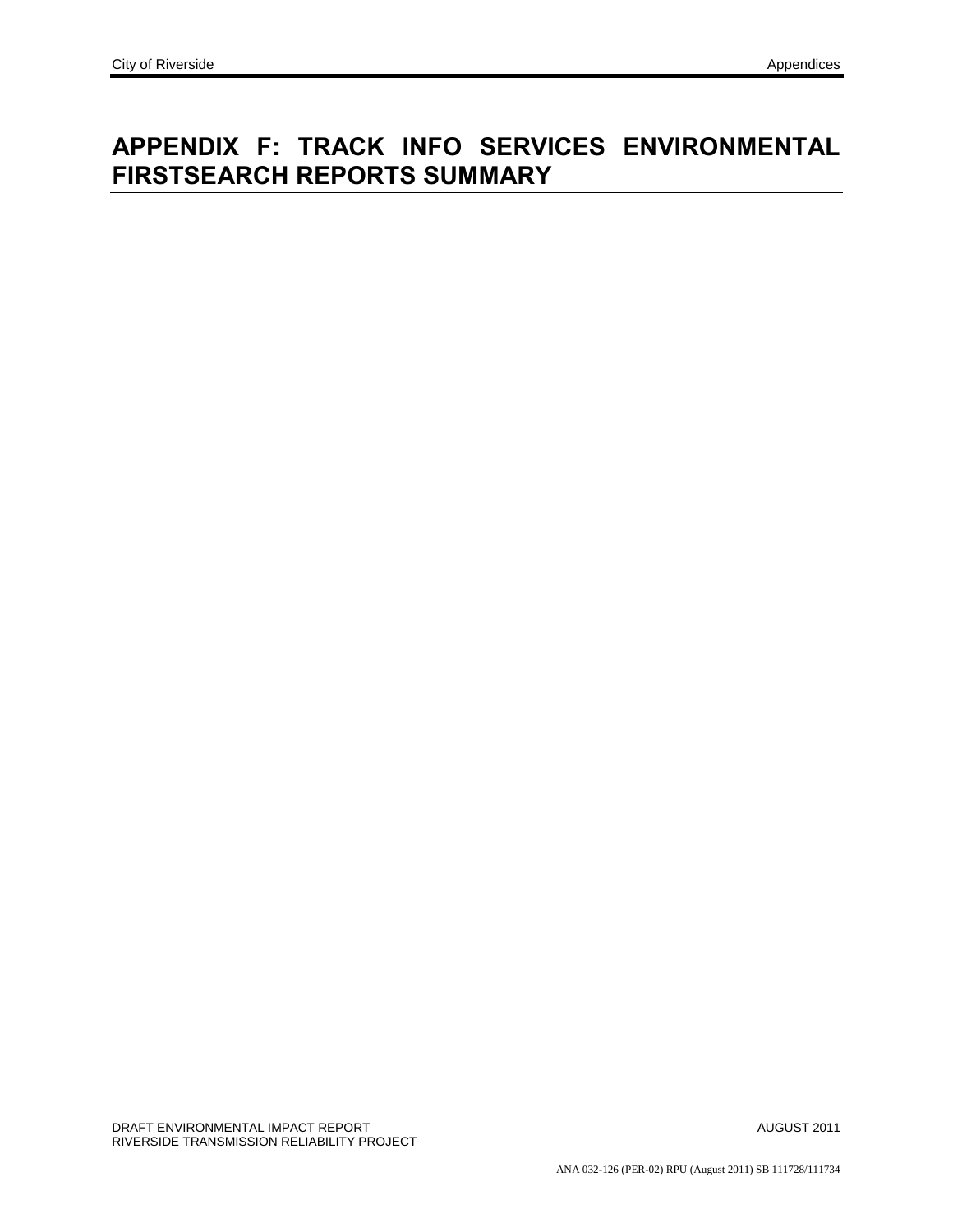### **Environmental FirstSearch Report Summary**

The TrackInfo Services regulatory database search results are summarized below. Hazardous materials sites identified within one quarter mile of the 230 kV transmission line and 69 kV subtransmission line components of the Proposed Project are listed in Tables 1, 2 and 3. Table 4 provides a list of sites identified within one quarter mile of the 230 kV transmission line component of the Van Buren Offset Alternative.

Overall, the majority of sites identified in the preliminary record search include SWL sites, RCRA generators, UST, and LUST sites associated with local businesses (e.g., gas stations, auto repair shops, supermarkets). Some of the materials would be considered hazardous if encountered by humans because they are flammable, carcinogenic, corrosive or reactive. A list of the regulatory agency databases searched by TrackInfo Services is provided in Table 3.2.7-1 (see Chapter 3). Details for each site are in the TrackInfo Services Environmental FirstSearch Reports at the pages referenced below.

| Database(s)                                                      | Site Name(s)                                                                                                  | <b>Address</b>                                          | <b>First</b><br><b>Search</b><br>Report<br><b>Details</b><br>Page(s) | Distance/<br><b>Direction</b><br><b>From Route</b> |
|------------------------------------------------------------------|---------------------------------------------------------------------------------------------------------------|---------------------------------------------------------|----------------------------------------------------------------------|----------------------------------------------------|
| <b>SWL</b>                                                       | LANDFILL, MIRA LOMA                                                                                           | 11612 68TH ST<br>MIRA LOMA CA 91752                     | 1                                                                    | $0.08 S -$                                         |
| <b>PERMITS</b>                                                   | HIDDEN VALLEY WILDLIFE AREA                                                                                   | 11401 ARLINGTON AVE                                     | $\overline{2}$                                                       | $0.30 -$                                           |
| SWL                                                              | RIVERSIDE SAND CO. DISPOSAL                                                                                   | 6800 VAN BUREN BLVD<br>RIVERSIDE CA 92509               | 3                                                                    | $0.00 -$                                           |
| OTHER, OTHER,<br>UST, RCRAGN,<br>STATE, NFRAP,<br><b>RCRANLR</b> | US PIPE AND FOUNDRY<br>COMPANY/NORTHWEST PIPE<br>COMPANY/CAL STEEL PRESSURE<br>PIPE/UNITED CONCRETE PIPE CORP | 6501 CLAY STREET<br>RIVERSIDE CA 92509                  | 4, 6, 7, 8,<br>9, 13, 14                                             | 0.66 NW                                            |
| <b>UST</b>                                                       | ROBERTSON READY MIX INC                                                                                       | 6830 VAN BUREN<br>RIVERSIDE CA 92509                    | 15                                                                   | 0.02 SE                                            |
| <b>RCRAGN</b>                                                    | RIVERSIDE CO ROAD DEPT                                                                                        | 6851 VAN BUREN BLVD<br>RIVERSIDE CA 92509               | 16                                                                   | 0.03 NW                                            |
| <b>UST</b>                                                       | PIERCE BROTHERS CRESTLAWN<br><b>MORTUARI</b>                                                                  | 11500 ARLINGTON AVE<br>Riverside CA 92505               | 17                                                                   | 0.04 SE                                            |
| <b>ERNS</b>                                                      | UNKNOWN HOUSEHOLD                                                                                             | VAN BUREN AND CLAY<br>RIVERSIDE CA 92509                | 18, 20                                                               | 0.05 NW                                            |
| <b>ERNS</b>                                                      | UNKNOWN HIGHWAY RELATED                                                                                       | <b>TYLER AND JURUPA</b><br>RIVERSIDE CA 92503           | 22                                                                   | 0.07 SE                                            |
| <b>ERNS</b>                                                      | UNKNOWN HIGHWAY RELATED                                                                                       | <b>I-15 OVERPASS TO LIMEONITE</b><br>RIVERSIDE CA 92509 | 24                                                                   | 0.07 SW                                            |
| <b>PERMITS</b>                                                   | TRIPLE H FOOD PROCESSORS INC                                                                                  | 5821 WILDERNESS AVE<br>RIVERSIDE CA 92504               | 26                                                                   | 0.07 SE                                            |
| PERMITS.<br><b>OTHER</b>                                         | GOOSE CREEK GOLF COURSE/<br>GOOSE CREEK GOLF CLUB                                                             | 11418 68TH ST<br>MIRA LOMA CA 91752                     | 26, 27                                                               | 0.09 NE                                            |
| OTHER, STATE                                                     | PROPOSED LOUIS VANDERMOLEN<br><b>ES/EASTVALE ELEMENTARY</b><br><b>SCHOOL</b>                                  | 6715 WINEVILLE AVENUE<br>MIRA LOMA CA 91752             | 28, 30                                                               | 0.09 NE                                            |
| <b>PERMITS</b>                                                   | <b>CREST STEEL CORP</b>                                                                                       | 6580 GENERAL DRIVE RIVERSIDE CA 92509                   | 31                                                                   | 0.10 NE                                            |
| <b>ERNS</b>                                                      | NRC-741458                                                                                                    | 445 HOLLY GLENN DRIVE MARA LOMA CA<br>91752             | 32                                                                   | 0.11 SW                                            |
| <b>RCRAGN</b>                                                    | <b>EAGLE POLYISO</b>                                                                                          | 6942 ED PERKIC ST RIVERSIDE CA 92504                    | 35                                                                   | 0.12 SE                                            |
| UST, LUST                                                        | KOLMAR LABORATORIES, INC.                                                                                     | 5950 WILDERNESS Riverside CA 92504                      | 36.37                                                                | 0.16 SE                                            |

#### **Table 1. Sites Identified Near the 230kV Transmission Line Component of I-15 Route**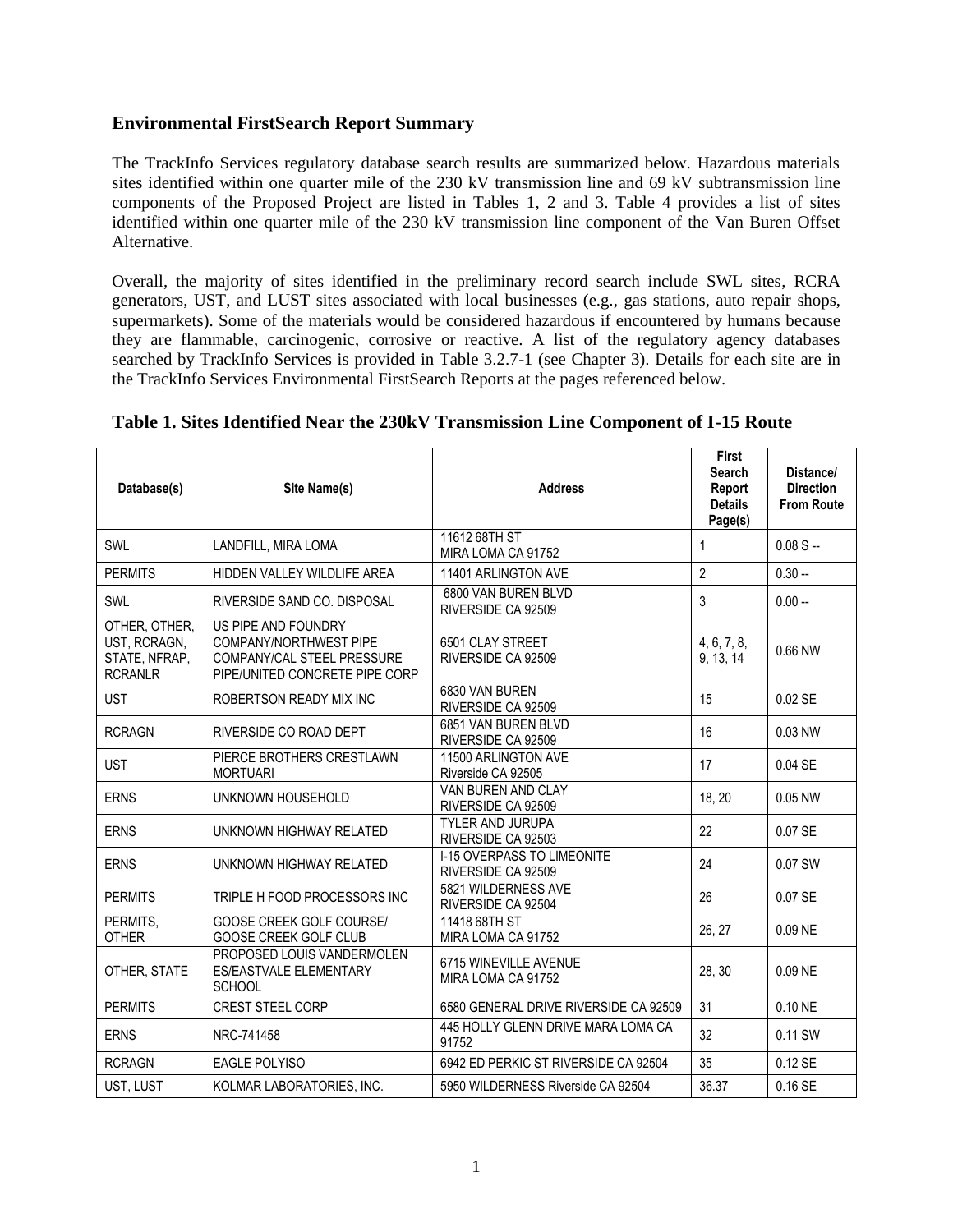| Database(s)                  | Site Name(s)                                                                                | <b>Address</b>                                    | <b>First</b><br>Search<br>Report<br><b>Details</b><br>Page(s) | Distance/<br><b>Direction</b><br><b>From Route</b> |
|------------------------------|---------------------------------------------------------------------------------------------|---------------------------------------------------|---------------------------------------------------------------|----------------------------------------------------|
| SWL                          | PFDI FY                                                                                     | JURUPA AND VAN BUREN, S25 T<br>RIVERSIDE CA 92501 | 38                                                            | 0.16SE                                             |
| <b>RCRAGN</b>                | <b>WESTERN METAL LATH</b>                                                                   | 6510 GENERAL DR RIVERSIDE CA 92509                | 39                                                            | $0.17$ NE                                          |
| SWL                          | RIVER RANCH ILLEGAL DUMP SITE                                                               | 11372 66TH STREET MIRA LOMA CA 91752              | 40                                                            | 0.17 NE                                            |
| RCRAGN, UST,<br><b>OTHER</b> | MAACO AUTO PAINTING and<br>COLLISION CAD982487480/SGN                                       | 5925 PAYTON AVE RIVERSIDE CA 92504                | 42, 44                                                        | 0.20 SW                                            |
| <b>UST</b>                   | POLYMER BUILDING SYSTEMS<br>RIVERSIDECO86414                                                | 6918-6942 ED PERKIC ST RIVERSIDE CA<br>92504      | 44                                                            | 0.23 SE                                            |
| UST, RCRAGN,,<br>OTHER, LUST | <b>FLEETWOOD</b><br>ENTERPRISES/FLEETWOOD HOMES<br>OF CALIFORNIA/FLEETWOOD<br><b>JURUPA</b> | 7007 JURUPA AVE Riverside CA 92504                | 44, 45, 46,<br>47                                             | 0.23 SE                                            |
| OTHER, LUST,<br>RCRAGN, UST  | <b>HIGH LIGHT</b><br>ELECTRIC/NEWCO/NATIONAL<br>ENVIRONMENTAL WASTE                         | 7000 JURUPA AVE RIVERSIDE CA 92504                | 48, 49, 50,<br>51, 52, 53                                     | 0.23 SE                                            |
| <b>LUST</b>                  | <b>NEWCO</b>                                                                                | see above                                         | 49, 50                                                        | 0.23 SE                                            |
| <b>LUST</b>                  | <b>NEWCO</b>                                                                                | see above                                         | 50                                                            | 0.23 SE                                            |
| <b>RCRAGN</b>                | NATIONAL ENVIRONMENTAL                                                                      | see above                                         | 51                                                            | 0.23 SE                                            |
| <b>UST</b>                   | NATIONAL ENVIRONMENTAL WASTE                                                                | see above                                         | 52                                                            | 0.23 SE                                            |
| <b>UST</b>                   | <b>NEWCO</b>                                                                                | see above                                         | 53                                                            | 0.23 SE                                            |
| <b>OTHER</b>                 | PRUDENTIAL OVERALL SUPPLY                                                                   | 6997 JURUPA AVE<br>RIVERSIDE CA 92504             | 53                                                            | 0.24 SE                                            |
| <b>LUST</b>                  | PRUDENTIAL OVERALL SUPPLY CO.                                                               | see above                                         | 54                                                            | 0.24 SE                                            |
| <b>RCRAGN</b>                | PRUDENTIAL OVERALL SUPPLY /<br>CAD982030439/LGN                                             | see above                                         | 55                                                            | 0.24 SE                                            |
| OTHER,<br><b>RCRAGN</b>      | PACIFIC TEXTURING/T AND V<br><b>PRINTING</b>                                                | 7101 JURUPA AVE<br>RIVERSIDE CA 92504             | 56, 57                                                        | 0.25 SE                                            |
| <b>ERNS</b>                  | 474990/HIGHWAY RELATED                                                                      | 7000 BLOCK OF TYLER ST RIVERSIDE CA<br>92503      | 58                                                            | NON GC                                             |
| <b>ERNS</b>                  | <b>MOBIL 332568</b>                                                                         | D7290 ARLINGTON AVE RIVERSIDE CA<br>92503         | 59                                                            | <b>NON GC</b>                                      |
| SWL                          | RIVERSIDE SAND COMPANY<br><b>DISPOSAL</b>                                                   | 6800 BLOCK OF VAN BUREN RIVERSIDE CA<br>92509     | 65                                                            | <b>NON GC</b>                                      |
| <b>ERNS</b>                  | NRC-853858/FIXED                                                                            | 52 VAN BUREN BLVD RIVERSIDE CA                    | 62                                                            | <b>NON GC</b>                                      |
| SWL                          | RIVERSIDE SAND COMPANY SWIS33-<br>AA-0060/CLOSED                                            | 6800 BLOCK OF VAN BUREN BLV<br>RIVERSIDE CA       | 65                                                            | NON GC                                             |
| SWL                          | RIVERSIDE CITY-PEDLEY SITE                                                                  | SW OF VAN BUREN BLVD, and S<br>RIVERSIDE CA       | 66                                                            | NON GC                                             |
| <b>ERNS</b>                  | <b>UNKNOWN 217783</b>                                                                       | WINEVILLE AVE BETWEEN PARK CA 92509               | 68                                                            | NON GC                                             |
| <b>ERNS</b>                  | <b>I-15 SOUTHBOUND AT MILE MARKER</b><br>13.                                                | I-15 SOUTHBOUND AT MILE MAR<br>RIVERSIDE CA       | 70                                                            | NON GC                                             |
| SWL                          | PEDLEY DUMP                                                                                 | SW OF JURUPA AVE VAN BUREN<br>RIVERSIDE CA        | 71                                                            | NON GC                                             |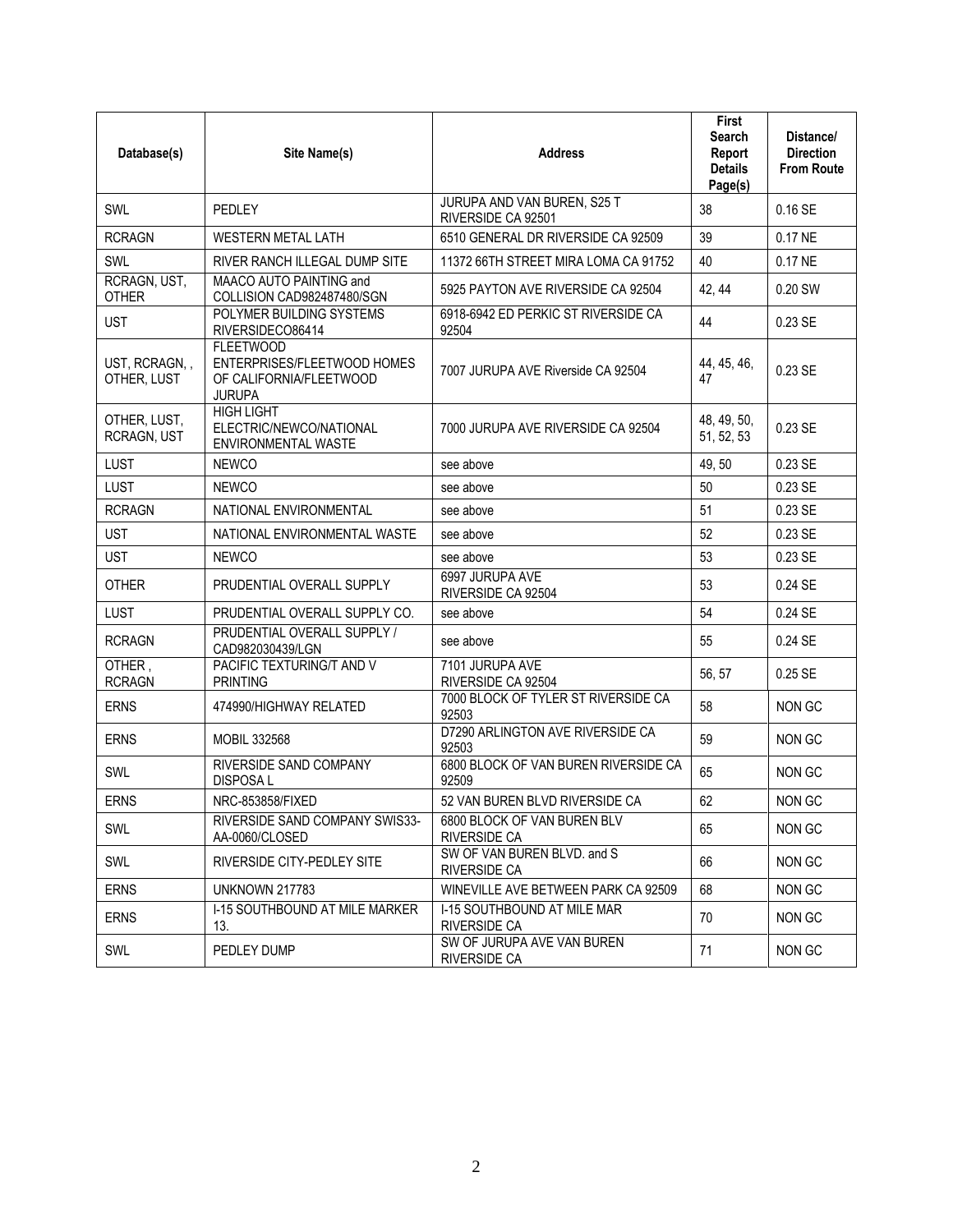| Database(s)                                    | Site Name(s)                                                                                | <b>Address</b>                                           | <b>First Search</b><br>Report<br><b>Details</b><br>Page(s) | Distance/<br><b>Direction</b><br><b>From Route</b> |
|------------------------------------------------|---------------------------------------------------------------------------------------------|----------------------------------------------------------|------------------------------------------------------------|----------------------------------------------------|
| OTHER, LUST,<br>RCRAGN, UST,<br><b>PERMITS</b> | <b>HIGH LIGHT</b><br>ELECTRIC/NEWCO/NATIONAL<br>ENVIRONMENTAL WASTE/MBE<br><b>ELECTRIC</b>  | 7000 JURUPA AVE RIVERSIDE CA 92504                       | 1, 2, 3, 4, 5,<br>6                                        | $0.00 -$                                           |
| UST, RCRAGN                                    | COMPLETE AUTOMOTIVE REPAIR<br>SERVICE /INDIAN HILLS AUTO BODY                               | 6158 COLUMBUS AVE RIVERSIDECO85561<br>RIVERSIDE CA 92504 | 6, 7                                                       | $0.00 -$                                           |
| <b>PERMITS</b>                                 | CAXCAN INC.                                                                                 | 6359 COLUMBUS ST RIVERSIDE CA 92504                      | 8                                                          | $0.00 -$                                           |
| <b>PERMITS</b>                                 | XTREME CLEAN UP INC.                                                                        | see above                                                | 8                                                          | $0.00 -$                                           |
| <b>UST</b>                                     | <b>R C SANDELL</b>                                                                          | 6475 COLUMBUS AVE RIVERSIDE CA 92504                     | 9                                                          | $0.00 -$                                           |
| <b>UST</b>                                     | POLYMER BUILDING SYSTEMS                                                                    | 6918-6942 ED PERKIC ST RIVERSIDE CA<br>92504             | 9                                                          | $0.00 -$                                           |
| OTHER, UST,<br><b>RCRAGN</b>                   | DOW JONES and COMPANY INC/<br>WALL STREET JOURNAL TISID                                     | 6900 JURUPA AVE RIVERSIDE CA 92504                       | 9, 10, 11                                                  | $0.00 -$                                           |
| <b>OTHER</b>                                   | <b>VIRAG AUTOMOTIVE</b>                                                                     | 5845 JURUPA AVE RIVERSIDE CA 92504                       | 12                                                         | $0.00 -$                                           |
| PERMITS,<br><b>OTHER</b>                       | XTREME PAINT and BODY                                                                       | 6167 MOUNTAIN VIEW AVE RIVERSIDE CA<br>92504             | 12, 13                                                     | $0.00 -$                                           |
| <b>UST</b>                                     | <b>TORO COMPANY</b>                                                                         | 6631 COLUMBUS RIVERSIDE CA 92504                         | 13                                                         | $0.00 -$                                           |
| <b>UST</b>                                     | TORO CO                                                                                     | see above                                                | 14                                                         | $0.00 -$                                           |
| PERMITS,<br><b>OTHER</b>                       | JURUPA RADIATOR and AUTO<br><b>REPAIR</b>                                                   | 6611 JURUPA AVE RIVERSIDE CA 92504                       | 14, 15                                                     | $0.00 -$                                           |
| <b>PERMITS</b>                                 | TRI CITY LINEN SUPPLY CO                                                                    | 6416 JURUPA AVE RIVERSIDE CA 92504                       | 15                                                         | $0.00 -$                                           |
| <b>PERMITS</b>                                 | TRIPLE H FOOD PROCESSORS INC                                                                | 5821 WILDERNESS AVE RIVERSIDE CA<br>92504                | 16                                                         | $0.00 -$                                           |
| UST, PERMITS,<br>LUST, UST                     | W B CONTRACTORS/GATEWAY<br>CONCRETE INC./BURSON<br>CONCRETE                                 | 6511 COLUMBUS AVE Riverside CA 92504                     | 16, 17, 18,<br>19                                          | $0.00 -$                                           |
| <b>UST</b>                                     | RAYMOND WARREN PROPERTIES                                                                   | 5831 JURUPA AVE Riverside CA 92504                       | 20                                                         | $0.00 -$                                           |
| PERMITS,<br>OTHER, UST                         | C.D.G. MATERIALS INC.                                                                       | 5971 JURUPA AVE RIVERSIDE CA 92501                       | 20, 22                                                     | 0.01 NE                                            |
| OTHER,<br>PERMITS,<br><b>RCRAGN</b>            | DON S AUTO CARE                                                                             | 6417 JURUPA AVE RIVERSIDE CA 92504                       | 22, 23                                                     | 0.01 NW                                            |
| PERMITS,<br><b>RCRAGN</b>                      | A1 CYLINDER HEAD /TYWELLS<br><b>CYLINDER HEADS</b>                                          | 5909 JURUPA AVE STE S RIVERSIDE CA<br>92504              | 24, 26                                                     | 0.01 NE                                            |
| UST, RCRAGN,<br>PERMITS,<br>OTHER, LUST        | <b>FLEETWOOD</b><br>ENTERPRISES/FLEETWOOD HOMES<br>OF CALIFORNIA/FLEETWOOD<br><b>JURUPA</b> | 7007 JURUPA AVE Riverside CA 92504                       | 26, 27, 28,<br>29, 30                                      | 0.01 NW                                            |
| <b>PERMITS</b>                                 | <b>RIVERSIDE LIFT</b>                                                                       | 6142 JURUPA AVE RIVERSIDE CA 92504                       | 31                                                         | 0.01 SE                                            |
| <b>PERMITS</b>                                 | <b>INDIAN HILLS AUTO BODY</b>                                                               | 6153 COLUMBUS ST RIVERSIDE CA 92504                      | 31                                                         | 0.01 NE                                            |
| OTHER, LUST,<br><b>RCRAGN</b>                  | PRUDENTIAL OVERALL SUPPLY                                                                   | 6997 JURUPA AVE RIVERSIDE CA 92504                       | 32, 33, 34                                                 | $0.01 S -$                                         |
| UST, RCRANLR,<br><b>LUST</b>                   | KOLMAR LABORATORIES                                                                         | 5950 WILDERNESS Riverside CA 92504                       | 35, 36                                                     | 0.01 SE                                            |
| <b>RCRAGN</b>                                  | SUPERFORM USA                                                                               | 6825 JURUPA AVE RIVERSIDE CA 92504                       | 37                                                         | 0.01 NW                                            |
| <b>RCRAGN</b>                                  | SAUNDERS and MCMILLIN INC                                                                   | 6390 COLUMBUS RIVERSIDE CA 92504                         | 38                                                         | 0.01 SW                                            |
| <b>UST</b>                                     | D and S MARINE INTERIORS                                                                    | 6612 COLUMBUS AVE RIVERSIDE CA 92504                     | 39                                                         | 0.01 NW                                            |
| <b>UST</b>                                     | <b>GRILLO FILTER SERVICE</b>                                                                | 5808 JURUPA AVE Riverside CA 92504                       | 39                                                         | 0.01 SW                                            |
| UST, LUST                                      | <b>VALLI PROPERTY</b>                                                                       | 6111 COLUMBUS AVE Riverside CA 92504                     | 39, 40                                                     | 0.02 SW                                            |

## **Table 2. Sites Identified Near the RERC to Mountain View Route**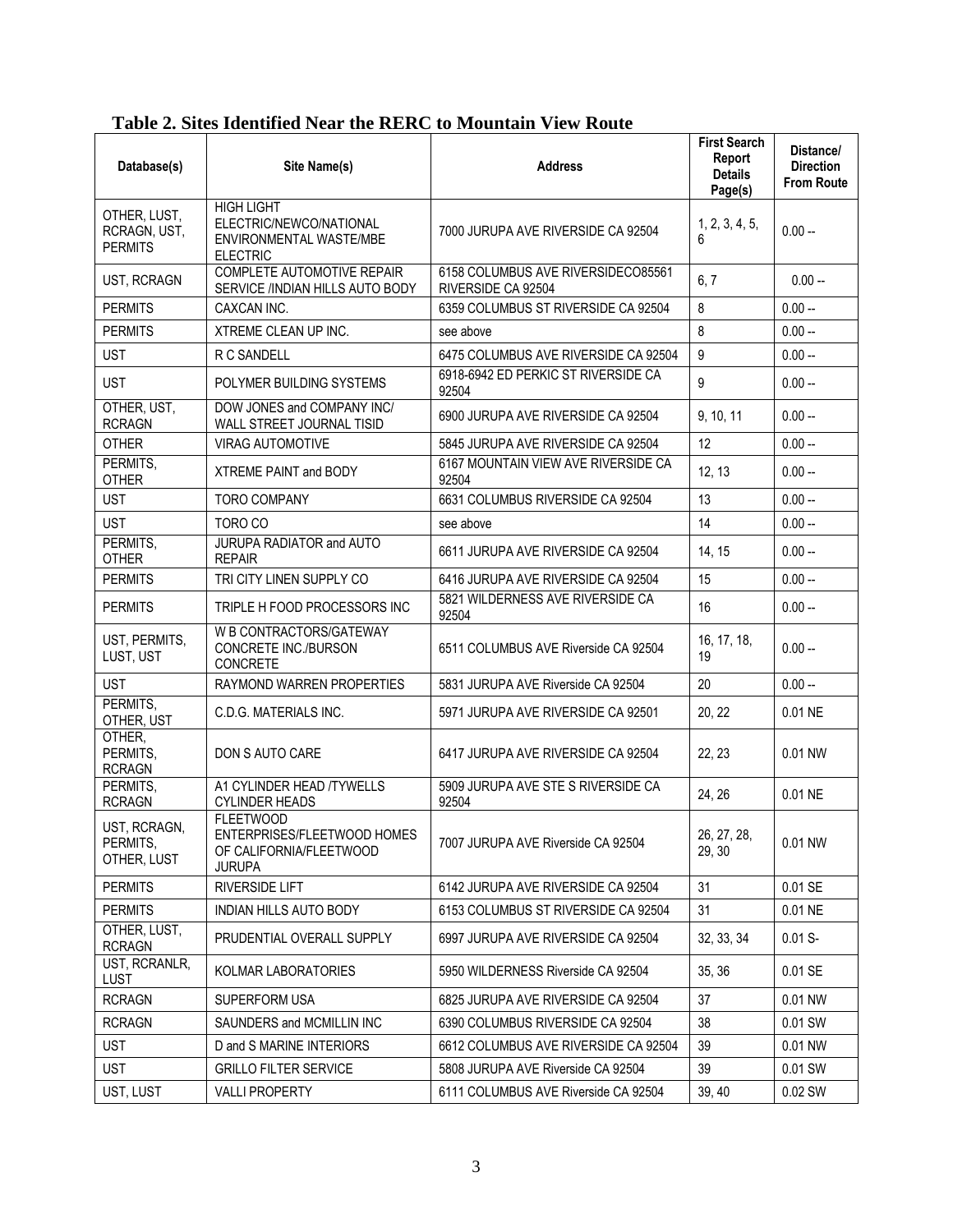| Database(s)                         | Site Name(s)                                                   | <b>Address</b>                            | <b>First Search</b><br>Report<br><b>Details</b><br>Page(s) | Distance/<br><b>Direction</b><br><b>From Route</b> |
|-------------------------------------|----------------------------------------------------------------|-------------------------------------------|------------------------------------------------------------|----------------------------------------------------|
| PERMITS,<br><b>OTHER</b>            | RIZZCO AUTOMOTIVE REPAIR INC                                   | 6110 JURUPA AVE RIVERSIDE CA 92504        | 41                                                         | $0.02$ SE                                          |
| <b>PERMITS</b>                      | CORONA ALUMINUM CO                                             | 6342 COLUMBUS RIVERSIDE CA 92504          | 42                                                         | 0.02 SW                                            |
| PERMITS,<br><b>OTHER</b>            | AME MANUFACTURING                                              | 5867 JASMINE ST RIVERSIDE CA 92504        | 43, 44                                                     | 0.02 NW                                            |
| <b>RCRAGN</b>                       | ATIQUE AUTO                                                    | 5912 REPUBLIC ST RIVERSIDE CA 92504       | 44                                                         | 0.02 SW                                            |
| PERMITS,<br><b>OTHER</b>            | MandM COLLISION CENTER                                         | 5969 REPUBLIC ST RIVERSIDE CA 92504       | 45                                                         | 0.04 NW                                            |
| <b>OTHER</b>                        | <b>DELTA GRADING INC</b>                                       | 5975 JASMINE ST RIVERSIDE CA 92504        | 46                                                         | 0.04 NW                                            |
| <b>UST</b>                          | CHIUMINATTA CONCRETE                                           | 6677 COLUMBUS AVE RIVERSIDE CA 92504      | 46                                                         | 0.05 SW                                            |
| <b>PERMITS</b>                      | <b>PACIFIC TEXTURING</b>                                       | 5876 REPUBLIC ST RIVERSIDE CA 92504       | 47                                                         | 0.05 NE                                            |
| <b>OTHER</b>                        | A C HOFFMAN ENGINEERING INC                                    | see above                                 | 48                                                         | 0.05 NE                                            |
| <b>RCRAGN</b>                       | FOUR TUNED EXHAUST MFG CO                                      | 5959 ORDWAY ST RIVERSIDE CA 92504         | 48                                                         | 0.05 NW                                            |
| <b>OTHER</b>                        | PERFORMANCE BY PAUL                                            | 6722 COLUMBUS AVE RIVERSIDE CA 92504      | 49                                                         | 0.05 SE                                            |
| <b>PERMITS</b>                      | STUDENT TRANSPORTATION OF<br><b>AMERICA</b>                    | see above                                 | 49                                                         | $0.05$ SE                                          |
| <b>UST</b>                          | <b>TRI-CITY CLEANERS</b>                                       | 5981 REPUBLIC AVE RIVERSIDE CA 92504      | 50                                                         | 0.05 NW                                            |
| OTHER,<br><b>PERMITS</b>            | IRVINE PIPELINE CO., INC                                       | 5959 JASMINE ST RIVERSIDE CA 92504        | 50                                                         | 0.06 NW                                            |
| <b>UST</b>                          | NADIG SCAFFOLD PROPERTY                                        | 5846 JASMINE ST Riverside CA 92504        | 51                                                         | 0.06 NW                                            |
| RCRAGN,<br>PERMITS,<br><b>OTHER</b> | <b>G JAMES TRUCK EQUIPMENT</b><br><b>SERV/SPARKMANS GARAGE</b> | 5958 JASMINE RIVERSIDE CA 92504           | 52, 53, 54                                                 | $0.06$ NW                                          |
| <b>RCRAGN</b>                       | <b>HORIZON COACH</b>                                           | 6727 COLUMBUS RIVERSIDE CA 92504          | 55                                                         | 0.06 NW                                            |
| <b>RCRAGN</b>                       | <b>EAGLE POLYISO</b>                                           | 6942 ED PERKIC ST RIVERSIDE CA 92504      | 56                                                         | 0.06 SE                                            |
| <b>OTHER</b>                        | NOLBERT S AUTO SERVICE                                         | see above                                 | 57                                                         | 0.06 SW                                            |
| OTHER,<br>PERMITS,<br><b>RCRAGN</b> | CONTRACTORS SERVICE COMPANY                                    | 5924 FREMONT ST RIVERSIDE CA 92504        | 58, 59, 60                                                 | 0.07 NW                                            |
| <b>RCRAGN</b>                       | S and M PAINTING CO., INC.                                     | 5929 ORDWAY STREET RIVERSIDE CA<br>92504  | 60                                                         | 0.07 SE                                            |
| <b>OTHER</b>                        | <b>MAIN AUTO SALES</b>                                         | 5943 REPUBLIC ST RIVERSIDE CA 92504       | 62                                                         | 0.07 SW                                            |
| <b>UST</b>                          | RIVERSIDE TRANSFER CO                                          | 5915 FREMONT ST Riverside CA 92504        | 62                                                         | 0.08 NE                                            |
| <b>UST</b>                          | D L LANDSCAPE CORP                                             | 5947 JASMINE ST Riverside CA 92504        | 62                                                         | 0.08 SE                                            |
| <b>PERMITS</b>                      | MOLDED DEVICES INC                                             | 6918 ED PERKIC ST RIVERSIDE CA 92504      | 62                                                         | 0.09 SE                                            |
| LUST, UST                           | LONNIE JENKINS PROPERTY<br>T0606500189/CASE CLOSED             | 5836 ORDWAY ST RIVERSIDE CA 92504         | 63                                                         | 0.10 NE                                            |
| RCRAGN.<br><b>OTHER</b>             | TORO CO                                                        | 5825 JASMINE ST RIVERSIDE CA 92504        | 64, 65                                                     | 0.10 NW                                            |
| LUST, UST                           | <b>NEWCO</b>                                                   | 5848 ORDWAY ST RIVERSIDE CA 92504         | 66, 67                                                     | 0.10 NE                                            |
| <b>OTHER</b>                        | PRO BOAT SERVICE CENTER                                        | 6210 INDUSTRIAL AVE RIVERSIDE CA<br>92504 | 68                                                         | 0.10SE                                             |
| PERMITS,<br><b>OTHER</b>            | <b>RS CONTAINER INC</b>                                        | 6301 INDUSTRIAL AVE RIVERSIDE CA<br>92504 | 68,69                                                      | 0.10 SE                                            |
| <b>RCRAGN</b>                       | AMERICAN DANATRON<br>CORPORATION                               | 5837 REPUBLIC ST RIVERSIDE CA 92504       | 70                                                         | $0.10$ NE                                          |
| <b>PERMITS</b>                      | ESP POOL CONSTRUCTION                                          | 6330 INDUSTRIAL RIVERSIDE CA 92504        | 71                                                         | 0.10 SE                                            |
| <b>RCRAGN</b>                       | <b>INLAND SCREW MACHINE</b>                                    | 5850 GRIFFITH ST RIVERSIDE CA 92504       | 72                                                         | 0.11 NE                                            |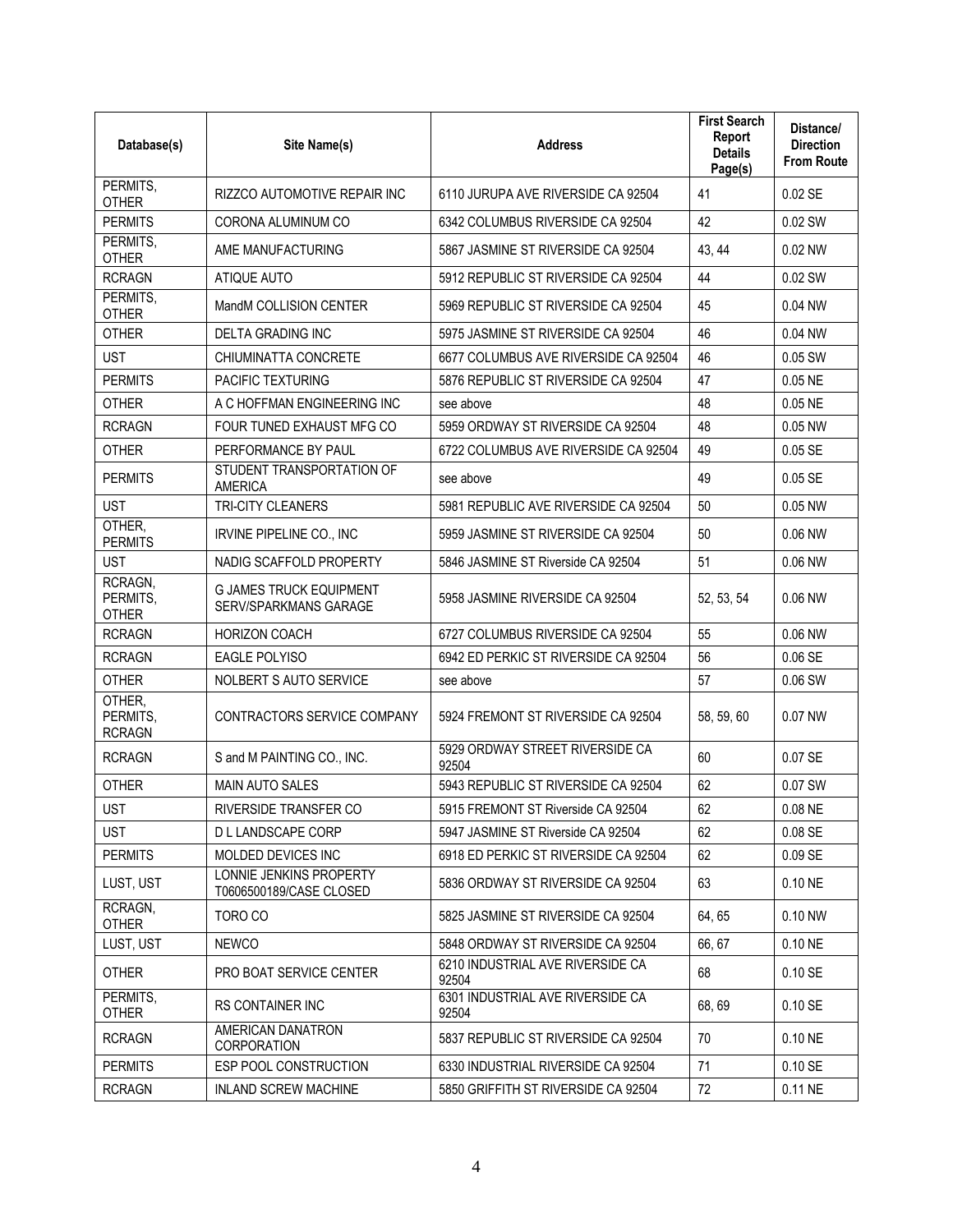| Database(s)                  | Site Name(s)                                | <b>Address</b>                               | <b>First Search</b><br>Report<br><b>Details</b><br>Page(s) | Distance/<br><b>Direction</b><br><b>From Route</b> |
|------------------------------|---------------------------------------------|----------------------------------------------|------------------------------------------------------------|----------------------------------------------------|
| LUST, PERMITS,<br><b>UST</b> | TOP MANUFACTURING/D G A<br>MACHINE SHOP INC | 5825 ORDWAY ST RIVERSIDE CA 92504            | 73, 75, 75                                                 | 0.11 NE                                            |
| <b>UST</b>                   | PETTIT SCALE/RIVERSIDE<br><b>TRANSFER</b>   | 5887 FREMONT ST Riverside CA 92504           | 75                                                         | 0.11 NE                                            |
| <b>UST</b>                   | RIVERSIDE TRANSFER and<br><b>STORAGE</b>    | see above                                    | 75                                                         | 0.11 NE                                            |
| <b>PERMITS</b>               | INLAND EMPIRE AUTOBODY and<br><b>PAINT</b>  | 6374 INDUSTRIAL AVE RIVERSIDE CA<br>92504    | 76                                                         | $0.12$ NE                                          |
| OTHER.<br><b>PERMITS</b>     | ROBERT V HOPPE CO INC                       | 5800 REPUBLIC ST RIVERSIDE CA 92504          | 76                                                         | $0.12$ SE                                          |
| <b>PERMITS</b>               | MILLERS FAB and WELD CORP                   | 6100 INDUSTRIAL AVE RIVERSIDE CA<br>92504    | 78                                                         | $0.12$ SE                                          |
| <b>PERMITS</b>               | <b>VIRAG AUTOMOTIVE</b>                     | 7095 JURUPA AVE STE 12 RIVERSIDE CA<br>92504 | 79                                                         | 0.12 SW                                            |
| <b>OTHER</b>                 | <b>PACIFIC TEXTURING</b>                    | 7101 JURUPA AVE RIVERSIDE CA 92504           | 79, 80, 81                                                 | 0.13 SW                                            |
| <b>OTHER</b>                 | S.S.D. MANUFACTURING and<br><b>TOOLING</b>  | 5850 FREMONT ST RIVERSIDE CA 92504           | 82                                                         | 0.14 SW                                            |
| RCRAGN,<br><b>OTHER</b>      | <b>VERTIS INC</b>                           | 7190 JURUPA AVE RIVERSIDE CA 92504           | 83, 85                                                     | 0.23 SW                                            |

## **Table 3. Sites Identified Near the RERC to Harvey Lynn and RERC to Freeman Routes**

| Database(s)                                    | Site Name(s)                                                                                                                                          | <b>Address</b>                                | <b>First Search</b><br>Report<br><b>Details</b><br>Page(s) | Distance/<br><b>Direction</b><br><b>From Route</b> |
|------------------------------------------------|-------------------------------------------------------------------------------------------------------------------------------------------------------|-----------------------------------------------|------------------------------------------------------------|----------------------------------------------------|
| <b>PERMITS</b>                                 | STARVING STUDENTS INC                                                                                                                                 | 6260 RUTLAND AVE STE A4 RIVERSIDE CA<br>92503 | 131                                                        | $0.00 -$                                           |
| <b>PERMITS</b>                                 | <b>TOY SHOP</b>                                                                                                                                       | see above                                     | 131                                                        | $0.00 -$                                           |
| <b>LUST</b>                                    | G and M OIL 29                                                                                                                                        | 8283 ARLINGTON AVE RIVERSIDE CA 92503         | 26                                                         | $0.00 -$                                           |
| <b>OTHER</b>                                   | CHEVRON 29                                                                                                                                            | see above                                     | 79                                                         | $0.00 -$                                           |
| <b>UST</b>                                     | G and M OIL 29 TISID-                                                                                                                                 | see above                                     | 258                                                        | $0.00 -$                                           |
| UST, LUST                                      | <b>TEXACO STATION/ TEXACO</b><br><b>RIVERSIDE MARKETING</b>                                                                                           | 10981 HOLE AVE RIVERSIDE CA                   | 265, 267,<br>264, 30                                       | $0.00 -$                                           |
| PERMITS,<br>RCRAGN, UST,<br><b>LUST</b>        | AandD AUTO BODY/CALIFORNIA<br><b>AUTO REPAIR/RIVERSIDE</b><br><b>COLLISION/TINOS AUTO</b><br><b>REPAIR/STEVE TIM S</b><br>ENTERPRISES/ARLINGTON PLAZA | 9000 ARLINGTON UNIT 115 RIVERSIDE CA<br>92503 | 128, 125,<br>130, 181,<br>264, 24                          | $0.00 -$                                           |
| LUST, OTHER,<br>PERMITS,<br><b>RCRAGN, UST</b> | ECONO TIRE/ECONO FIRESTONE<br>TIRE AND AUTO CENTER                                                                                                    | 7445 ARLINGTON AVE RIVERSIDE CA 92503         | 27, 81, 124,<br>185, 267                                   | $0.00 -$                                           |
| OTHER, UST,<br><b>PERMITS</b>                  | E-Z LUBE/GREASE MONKEY/EZ LUBE<br><b>LLC</b>                                                                                                          | 7437 ARLINGTON AVE<br>RIVERSIDE CA 92503      | 79, 255, 124                                               | $0.00 -$                                           |
| <b>OTHER</b>                                   | <b>COUNTRY CLUB CLEANERS</b>                                                                                                                          | 4812 LA SIERRA AVE<br>RIVERSIDE CA 92505      | 76                                                         | $0.00 -$                                           |
| <b>PERMITS</b>                                 | SEA LION K3000 S2Q                                                                                                                                    | see above                                     | 132                                                        | $0.00 -$                                           |
| <b>PERMITS</b>                                 | EFREN P RODRIGUEZ DDS INC                                                                                                                             | 10421 HOLE AVE<br>RIVERSIDE CA 92505          | 132                                                        | $0.00 -$                                           |
| <b>PERMITS</b>                                 | ROBERT B PERRY DDS INC                                                                                                                                | 10333 HOLE AVE<br>RIVERSIDE CA 92505          | 133                                                        | $0.00 -$                                           |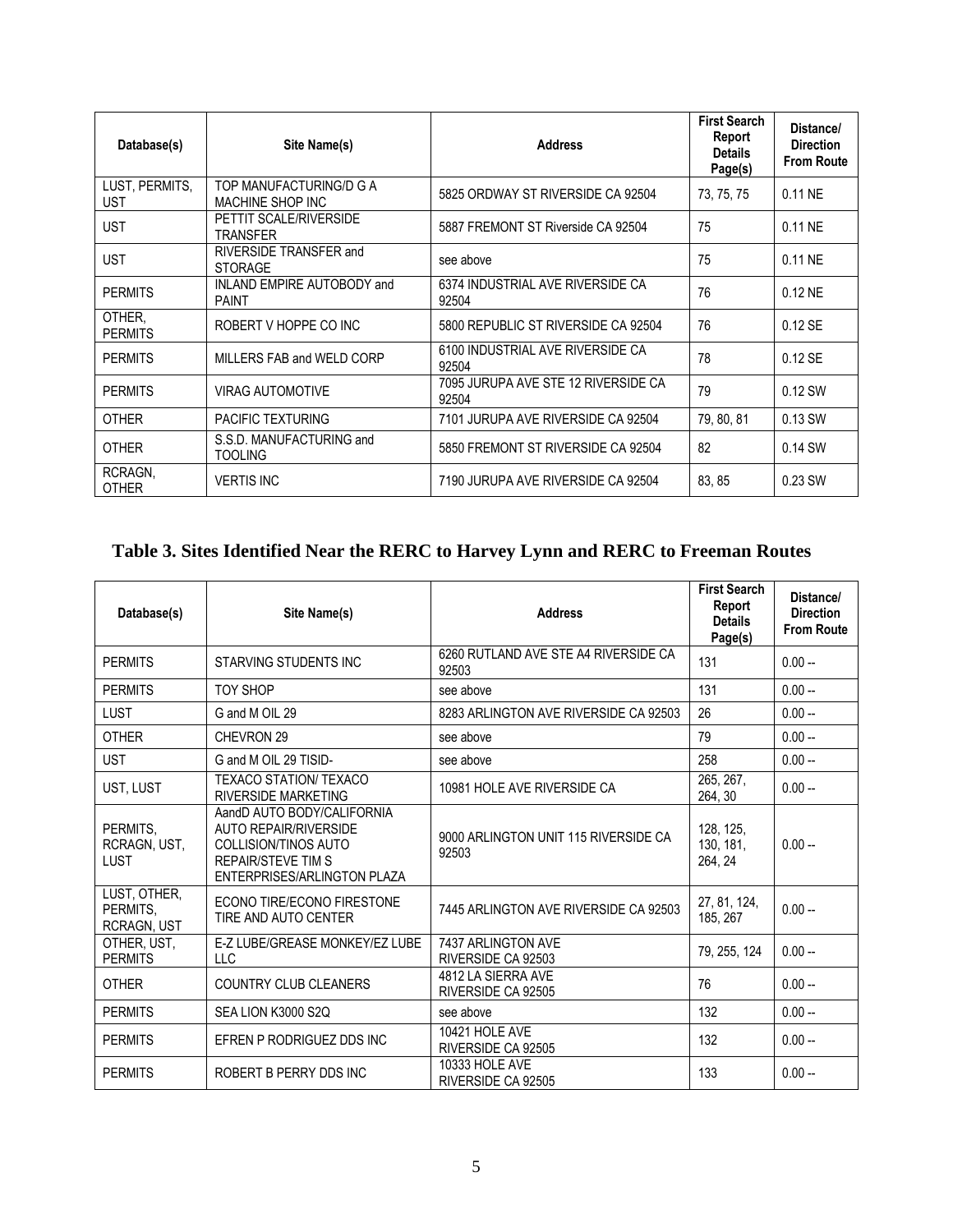| Database(s)                            | Site Name(s)                                                                                             | <b>Address</b>                                | <b>First Search</b><br>Report<br><b>Details</b><br>Page(s) | Distance/<br><b>Direction</b><br><b>From Route</b> |
|----------------------------------------|----------------------------------------------------------------------------------------------------------|-----------------------------------------------|------------------------------------------------------------|----------------------------------------------------|
| <b>PERMITS</b>                         | JUST TIRES 8660                                                                                          | 3705 TYLER ST<br>RIVERSIDE CA 92503           | 133                                                        | $0.00 -$                                           |
| UST, PERMITS                           | ROBERT JIMINEZ TRENCHING/<br>FOUNDATION TRENCHING SERVICE                                                | 7951 ARLINGTON AVE<br>Riverside CA 92503      | 254, 260,<br>130                                           | $0.00 -$                                           |
| <b>PERMITS</b>                         | R.C. and SONS EQUIPMENT INC                                                                              | 9688 INDIANA AVE<br>RIVERSIDE CA 92504        | 134                                                        | $0.00 -$                                           |
| OTHER, LUST,<br><b>UST</b>             | USA GASOLINE 241/USA STATION<br>241/USA PETROLEUM COMPANY                                                | 3950 TYLER ST<br>RIVERSIDE CA 92505           | 261, 22, 262                                               | $0.00 -$                                           |
| <b>PERMITS</b>                         | <b>TODAY DENTAL</b>                                                                                      | 4000 TYLER ST<br>RIVERSIDE CA 92503           | 126                                                        | $0.00 -$                                           |
| UST, LUST,<br>PERMITS,<br><b>OTHER</b> | CIRCLE K/UNOCAL 5714/CONOCO<br>PHILLIPS/CIRCLE K                                                         | 9501 INDIANA AVE<br>RIVERSIDE CA 92503        | 255, 31, 253,<br>52, 129, 80                               | $0.00 -$                                           |
| LUST, OTHER,<br>UST, RCRAGN            | THRIFTY OIL 341 ARCO 9711 /ARCO<br>9711/PRESTIGE STATIONS INC/ARCO<br>FACILITY NO 09711/ THRIFTY OIL 341 | 3399 VAN BUREN BLVD<br>RIVERSIDE CA 92503     | 23, 84, 266,<br>191, 256                                   | $0.00 -$                                           |
| <b>PERMITS</b>                         | RIVERSIDE BUSINESS FORMS                                                                                 | 10221 HOLE AVE<br>RIVERSIDE CA 92503          | 126                                                        | $0.00 -$                                           |
| <b>PERMITS</b>                         | RIVERSIDE ALTERNATOR and<br><b>STARTER</b>                                                               | 9960 INDIANA AVE UNIT 3<br>RIVERSIDE CA 92503 | 127                                                        | $0.00 -$                                           |
| <b>OTHER</b>                           | A and D AUTO REPAIR/ J and H AUTO<br><b>BODY OF RIVERSIDE</b>                                            | 9000 ARLINGTON AVE<br>RIVERSIDE CA 92503      | 80,78                                                      | $0.00 -$                                           |
| LUST, UST,<br><b>OTHER</b>             | AUTO TRANS FACTORY                                                                                       | 6200 RUTLAND AVE<br>RIVERSIDE CA 92503        | 25, 261, 81                                                | $0.00 -$                                           |
| <b>PERMITS</b>                         | JA CNC                                                                                                   | 9880 INDIANA AVE STE 8<br>RIVERSIDE CA 92503  | 128                                                        | $0.00 -$                                           |
| <b>OTHER</b>                           | I G DIEGO MACHINE SHOP and<br><b>AUTO REPAIR</b>                                                         | 7525 JURUPA AVE<br>RIVERSIDE CA 92504         | 78                                                         | $0.00 -$                                           |
| <b>UST</b>                             | <b>TYLER MALL</b>                                                                                        | 3611 TYLER ST<br>Riverside CA 92505           | 267                                                        | $0.00 -$                                           |
| OTHER, UST                             | SCHER TIRE 22                                                                                            | 3863 TYLER ST<br>RIVERSIDE CA 92503           | 74, 260                                                    | $0.00 -$                                           |
| <b>OTHER</b>                           | INDUSTRIAL ENGINEERING and<br><b>EQUIPMENT</b>                                                           | 6734 DOOLITTLE AVE<br>Riverside CA 92503      | 75                                                         | $0.00 -$                                           |
| <b>OTHER</b>                           | ADELINO S AUTO CLINIC                                                                                    | 10302 WELLS AVE<br>Riverside CA 92503         | 75                                                         | $0.00 -$                                           |
| <b>OTHER</b>                           | ADAMS SERVICE                                                                                            | 11035 WELLS AVE<br>Riverside CA 92505         | 227                                                        | $0.00 -$                                           |
| <b>OTHER</b>                           | COUNTRY CLUB CLEANERS                                                                                    | 4812 LA SIERRA AVE<br>Riverside CA 92505      | 76                                                         | $0.00 -$                                           |
| <b>OTHER</b>                           | <b>JJJ AUTO REPAIR</b>                                                                                   | 4791 DOANE AVE<br>Riverside CA 92505          | 77                                                         | $0.00 -$                                           |
| <b>OTHER</b>                           | FLETCHALL S EMPIRE AUTO WORKS                                                                            | 10180 HOLE AVE<br>Riverside CA 92503          | 77                                                         | $0.00 -$                                           |
| <b>OTHER</b>                           | J and H AUTO BODY OF RIVERSIDE                                                                           | ARLINGTON AVE<br>RIVERSIDE CA 92503           | 78                                                         | $0.00 -$                                           |
| <b>OTHER</b>                           | I G DIEGO MACHINE SHOP and AUTO<br><b>REPAIR</b>                                                         | 7525 JURUPA AVE<br>RIVERSIDE CA 92504         | 78                                                         | $0.00 -$                                           |
| <b>OTHER</b>                           | CHEVRON 29                                                                                               | 8283 ARLINGTON AVE<br>RIVERSIDE CA 92503      | 79                                                         | $0.00 -$                                           |
| <b>OTHER</b>                           | E-Z LUBE                                                                                                 | 7437 ARLINGTON AVE<br>RIVERSIDE CA 92503      | 79                                                         | $0.00 -$                                           |
| <b>OTHER</b>                           | <b>CIRCLE K</b>                                                                                          | 9501 INDIANA AVE<br>RIVERSIDE CA 92503        | 80                                                         | $0.00 -$                                           |
| <b>OTHER</b>                           | A and D AUTO REPAIR                                                                                      | 9000 ARLINGTON AVE<br>RIVERSIDE CA 92503      | 80                                                         | 0.00                                               |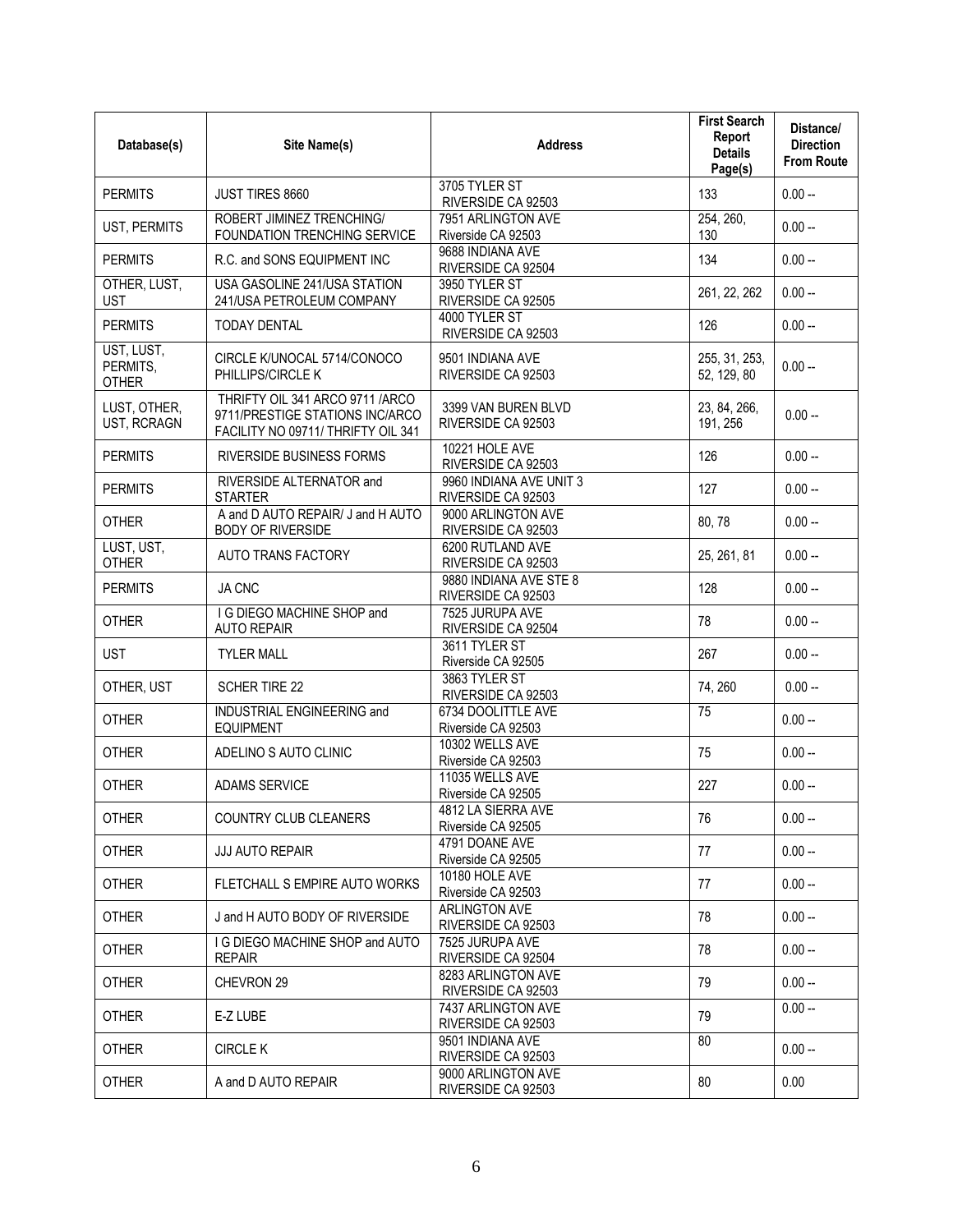| Database(s)  | Site Name(s)                                        | <b>Address</b>                            | <b>First Search</b><br>Report<br><b>Details</b><br>Page(s) | Distance/<br><b>Direction</b><br><b>From Route</b> |
|--------------|-----------------------------------------------------|-------------------------------------------|------------------------------------------------------------|----------------------------------------------------|
| <b>OTHER</b> | ECONO FIRESTONE TIRE and AUTO<br><b>CENTER</b>      | 7445 ARLINGTON AVE<br>RIVERSIDE CA 92503  | 81                                                         | 0.00                                               |
| <b>OTHER</b> | <b>AUTO TRANS FACTORY</b>                           | 6200 RUTLAND AVE<br>RIVERSIDE CA 92503    | 81                                                         | 0.00                                               |
| <b>OTHER</b> | MORENO S GENERAL AUTO REPAIR                        | 4791 DOANE AVE<br>RIVERSIDE CA 92505      | 82                                                         | $0.00 -$                                           |
| <b>OTHER</b> | RC AUTO REPAIR                                      | 10180 HOLE AVE<br>RIVERSIDE CA 92503      | 82                                                         | $0.00 -$                                           |
| <b>OTHER</b> | <b>ARMEX APR</b>                                    | 7545 JURUPA AVE<br>RIVERSIDE CA 92504     | 83                                                         | $0.00 -$                                           |
| <b>OTHER</b> | <b>OUTLAW MOTORSPORTS</b>                           | 10200 HOLE AVE<br>RIVERSIDE CA 92503      | 83                                                         | $0.00 -$                                           |
| <b>OTHER</b> | ARCO 9711/PRESTIGE STATIONS<br>INC.,                | 3399 VAN BUREN BLVD<br>RIVERSIDE CA 92503 | 84                                                         | $0.00 -$                                           |
| <b>OTHER</b> | J and D S AUTOMOTIVE                                | 10180 HOLE AVE<br>RIVERSIDE CA 92503      | 84                                                         | $0.00 -$                                           |
| <b>OTHER</b> | JN GREASE SERVICE                                   | 6227 RUTLAND AVE<br>RIVERSIDE CA 92503    | 85                                                         | $0.01 - E$                                         |
| <b>OTHER</b> | SAB IMPORT AUTO PARTS                               | 4093 TYLER ST<br>RIVERSIDE CA 92503       | 85                                                         | 0.01 NE                                            |
| <b>OTHER</b> | RIVERSIDE MEDICAL IMAGING, LLC                      | 10111 HOLE AVE<br>RIVERSIDE CA 92503      | 86                                                         | 0.01 NE                                            |
| <b>OTHER</b> | G.B. MOLD CO.                                       | 6892 DOOLITTLE AVE<br>RIVERSIDE CA 92503  | 86                                                         | 0.01 NE                                            |
| <b>OTHER</b> | <b>TYLER MAGNOLIA MOBIL</b>                         | 10290 MAGNOLIA AVE<br>RIVERSIDE CA 92503  | 87                                                         | 0.01 NE                                            |
| <b>OTHER</b> | JRW EQUIPMENT, INC                                  | 6890 DOOLITTLE AVE<br>RIVERSIDE CA 92503  | 87                                                         | 0.01 NE                                            |
| <b>OTHER</b> | CAD SPECIALTIES                                     | 6892 DOOLITTLE AVE<br>RIVERSIDE CA 92503  | 88                                                         | 0.01 NE                                            |
| <b>OTHER</b> | RANCHO FRAMING, INC                                 | 6890 DOOLITTLE AVE<br>RIVERSIDE CA 92503  | 88                                                         | 0.01 NE                                            |
| <b>OTHER</b> | <b>INLAND TOWING</b>                                | 9500 ARLINGTON AVE<br>RIVERSIDE CA 92503  | 89                                                         | $0.01 S -$                                         |
| <b>OTHER</b> | ARLINGTON SMOG PRO                                  | 8970 ARLINGTON AVE<br>RIVERSIDE CA 92503  | 89                                                         | $0.01 S -$                                         |
| <b>OTHER</b> | BF GOODRICH AEROSPACE/ ROHR<br>AIRCRAFT CORPORATION | 8200 ARLINGTON AVE<br>RIVERSIDE CA 92503  | 90, 91                                                     | $0.01 S -$                                         |
| <b>OTHER</b> | <b>BEST BUY BANNER CO</b>                           | 7400 JURUPA AVE<br>RIVERSIDE CA 92504     | 93                                                         | 0.01 SE                                            |
| <b>OTHER</b> | <b>JB PERFORMANCE</b>                               | 9820 INDIANA AVE<br>RIVERSIDE CA 92503    | 93                                                         | 0.01 SE                                            |
| <b>OTHER</b> | THE WRIGHT GEARBOX                                  | see above                                 | 94                                                         | 0.01 SE                                            |
| <b>OTHER</b> | PIERCE AUTOMOTIVE                                   | 10941 HOI F AVF<br>RIVERSIDE CA 92505     | 94                                                         | 0.01 SW                                            |
| <b>OTHER</b> | ACE LUBE N TUNE                                     | 10190 HOLE AVE<br>RIVERSIDE CA 92503      | 95                                                         | 0.01 SW                                            |
| <b>OTHER</b> | 5-POINT AUTO SERVICE                                | 11096 HOLE AVE<br>RIVERSIDE CA 92505      | 95                                                         | 0.01 SW                                            |
| <b>OTHER</b> | <b>SACTO AUTO REPAIR</b>                            | 11009 HOLE AVE<br>RIVERSIDE CA 92505      | 96                                                         | 0.01 SW                                            |
| <b>OTHER</b> | SMOG PLUS                                           | 10835 HOLE AVE<br>RIVERSIDE CA 92505      | 96                                                         | 0.01 SW                                            |
| <b>OTHER</b> | FIRESTONE STORE 2257                                | 10091 MAGNOLIA AVE<br>RIVERSIDE CA 92503  | 97                                                         | $0.02$ NE                                          |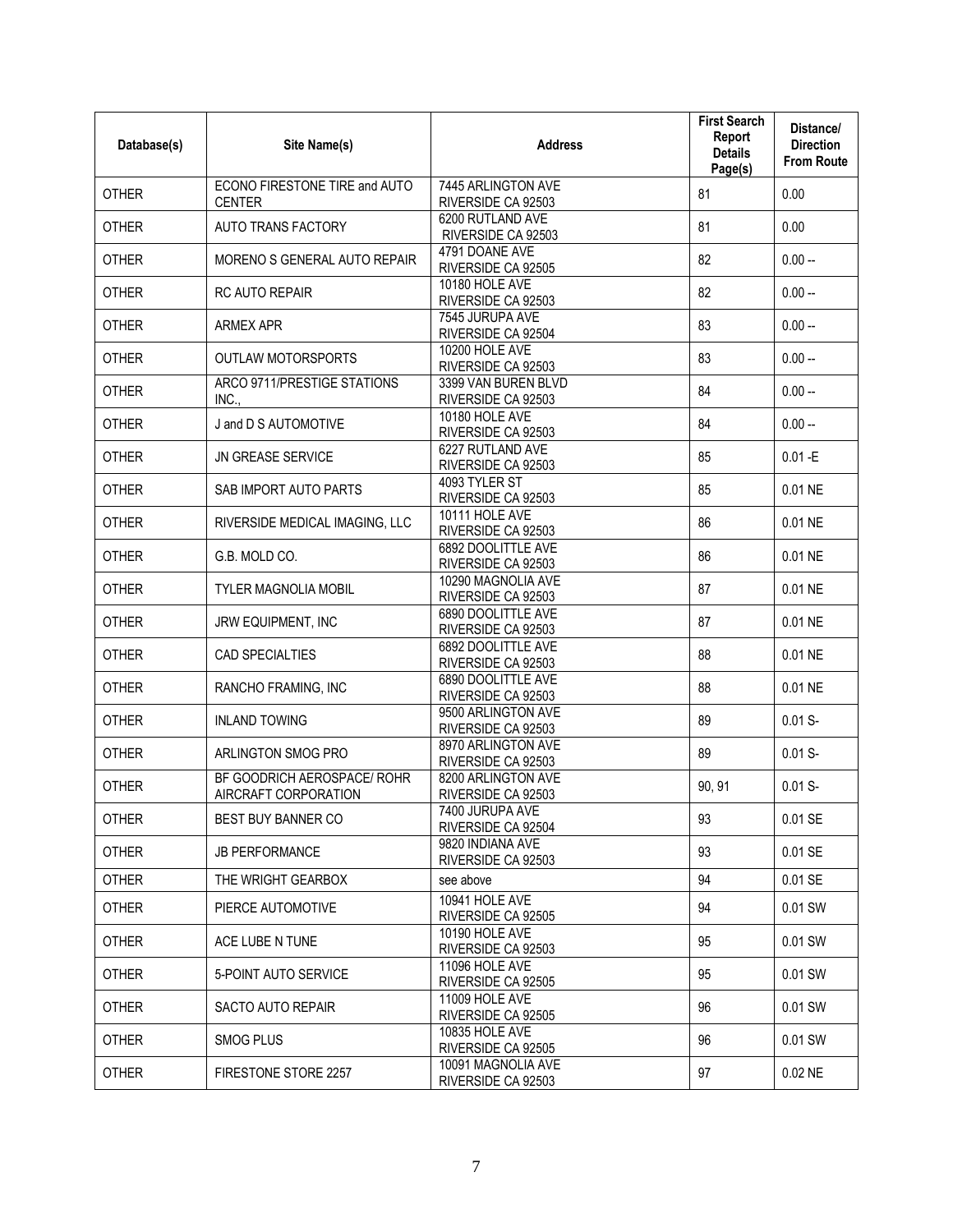| Database(s)  | Site Name(s)                                                                                                                                                                                    | <b>Address</b>                                    | <b>First Search</b><br>Report<br><b>Details</b><br>Page(s) | Distance/<br><b>Direction</b><br><b>From Route</b> |
|--------------|-------------------------------------------------------------------------------------------------------------------------------------------------------------------------------------------------|---------------------------------------------------|------------------------------------------------------------|----------------------------------------------------|
| <b>OTHER</b> | EXXONMOBIL OIL CORPORATION                                                                                                                                                                      | 7290 ARLINGTON AVE<br>RIVERSIDE CA 92503          | 97                                                         | 0.02 SE                                            |
| <b>OTHER</b> | <b>BROOKHURST MILL</b>                                                                                                                                                                          | 3315 VAN BUREN BLVD<br>RIVERSIDE CA 92503         | 98                                                         | $0.02$ SE                                          |
| <b>OTHER</b> | LA GRANADA ELEMENTARY SCHOOL<br><b>EXPANSION</b>                                                                                                                                                | SOUTHWEST CORNER OF TYLER S<br>RIVERSIDE CA 92505 | 99                                                         | 0.02 SW                                            |
| <b>OTHER</b> | AL S MACHINE and AUTO REPAIR                                                                                                                                                                    | 10785 HOLE AVE<br>RIVERSIDE CA 92505              | 100                                                        | $0.02$ SW                                          |
| <b>OTHER</b> | RIVERSIDE AUTO SERVICE                                                                                                                                                                          | 4779 HIERS ST<br>RIVERSIDE CA 92503               | 100                                                        | 0.03 SE                                            |
| <b>OTHER</b> | <b>4 WHEEL PARTS</b>                                                                                                                                                                            | 3382 TYLER ST<br>RIVERSIDE CA 92503               | 101                                                        | 0.04 SE                                            |
| <b>OTHER</b> | NIC S AUTO REPAIR                                                                                                                                                                               | 10050 ARLINGTON AVE<br>RIVERSIDE CA 92503         | 101                                                        | 0.05 NW                                            |
| <b>OTHER</b> | PREMIER AUTO                                                                                                                                                                                    | see above                                         | 102                                                        | 0.05 NW                                            |
| <b>OTHER</b> | G and P AUTO                                                                                                                                                                                    | 6050 TYLER ST<br>RIVERSIDE CA 92503               | 102                                                        | 0.05 NW                                            |
| <b>OTHER</b> | <b>AUTO STYLES</b>                                                                                                                                                                              | 5950 RICKENBACKER AVE<br>RIVERSIDE CA 92504       | 103                                                        | 0.05 NW                                            |
| <b>OTHER</b> | CEASAR S AUTO REPAIR                                                                                                                                                                            | 10050 ARLINGTON AVE<br>RIVERSIDE CA 92503         | 103                                                        | 0.05 NW                                            |
| <b>OTHER</b> | <b>RIVERSIDE CABINETS</b>                                                                                                                                                                       | 9693 RUDICILL ST<br>RIVERSIDE CA 92503            | 104                                                        | 0.05 SE                                            |
| <b>OTHER</b> | <b>GRAND PRIX AUTOMOTIVE</b>                                                                                                                                                                    | 9341 DOUGLAS AVE<br>RIVERSIDE CA 92503            | 104                                                        | 0.05 SW                                            |
| <b>OTHER</b> | MAACO AUTO PAINTING                                                                                                                                                                             | 5925 PAYTON AVE<br>RIVERSIDE CA 92504             | 105                                                        | 0.06 NE                                            |
| <b>OTHER</b> | ABLE EQUIPMENT RENTAL                                                                                                                                                                           | 4934 LA SIERRA AVE<br>RIVERSIDE CA 92505          | 105                                                        | 0.06 NW                                            |
| <b>OTHER</b> | <b>NEWCO</b>                                                                                                                                                                                    | 9920 ARLINGTON AVE<br>RIVERSIDE CA 92503          | 106                                                        | 0.07 NW                                            |
| <b>OTHER</b> | <b>CENTRAL CITY ENTERPRISES</b>                                                                                                                                                                 | 5935 RICKENBACKER AVE<br>RIVERSIDE CA 92503       | 106                                                        | 0.07 NW                                            |
| <b>OTHER</b> | <b>SAM S CLEANERS</b>                                                                                                                                                                           | 4549 LA SIERRA AVE<br>RIVERSIDE CA 92505          | 107                                                        | 0.07 SE                                            |
| <b>OTHER</b> | SKYSPARES PARTS, INC                                                                                                                                                                            | 6640 VIEW PARK CT<br>RIVERSIDE CA 92503           | 107                                                        | 0.09 NE                                            |
| <b>OTHER</b> | HYDRA FORCE INC                                                                                                                                                                                 | 7383 ORANGEWOOD DR<br>RIVERSIDE CA 92504          | 108                                                        | 0.09 NW                                            |
| <b>OTHER</b> | <b>GUARANTEED RADIATOR</b>                                                                                                                                                                      | 6110 TYLER ST RIVERSIDE CA 92503                  | 108                                                        | 0.09 NW                                            |
| <b>OTHER</b> | CHEVRON 94702                                                                                                                                                                                   | 3476 VAN BUREN BLVD RIVERSIDE CA<br>92503         | 109                                                        | 0.09 NW                                            |
| <b>OTHER</b> | <b>VERTIS, INCORPORATED</b>                                                                                                                                                                     | 7190 JURUPA AVE RIVERSIDE CA 92504                | 109                                                        | 0.09SE                                             |
| <b>OTHER</b> | HI-TECH AUTO COLLISION<br>CENTER/RIVERSIDE<br>RADIATOR/D.P.AUTO/AUTOMOTIVE<br><b>TECHNICAL</b><br>SERVICES/T.S.AUTOSERVICES/SPEE<br>DOCTORS/AUTO ONE/SUPERIOR<br><b>TRANSMISSION SPECIALIST</b> | 3265 VAN BUREN BLVD RIVERSIDE CA<br>92503         | 110, 111,<br>112, 113                                      | 0.10 SE                                            |
| <b>OTHER</b> | <b>PALM CLEANERS</b>                                                                                                                                                                            | 10247 MAGNOLIA AVE RIVERSIDE CA 92503             | 114                                                        | 0.10 SW                                            |
| <b>OTHER</b> | RAMONA AUTO                                                                                                                                                                                     | 3255 VAN BUREN BLVD RIVERSIDE CA<br>92503         | 114                                                        | 0.11 SE                                            |
| <b>OTHER</b> | H and H POWERHOUSE                                                                                                                                                                              | 11144 PIERCE ST RIVERSIDE CA 92505                | 115                                                        | 0.11 SW                                            |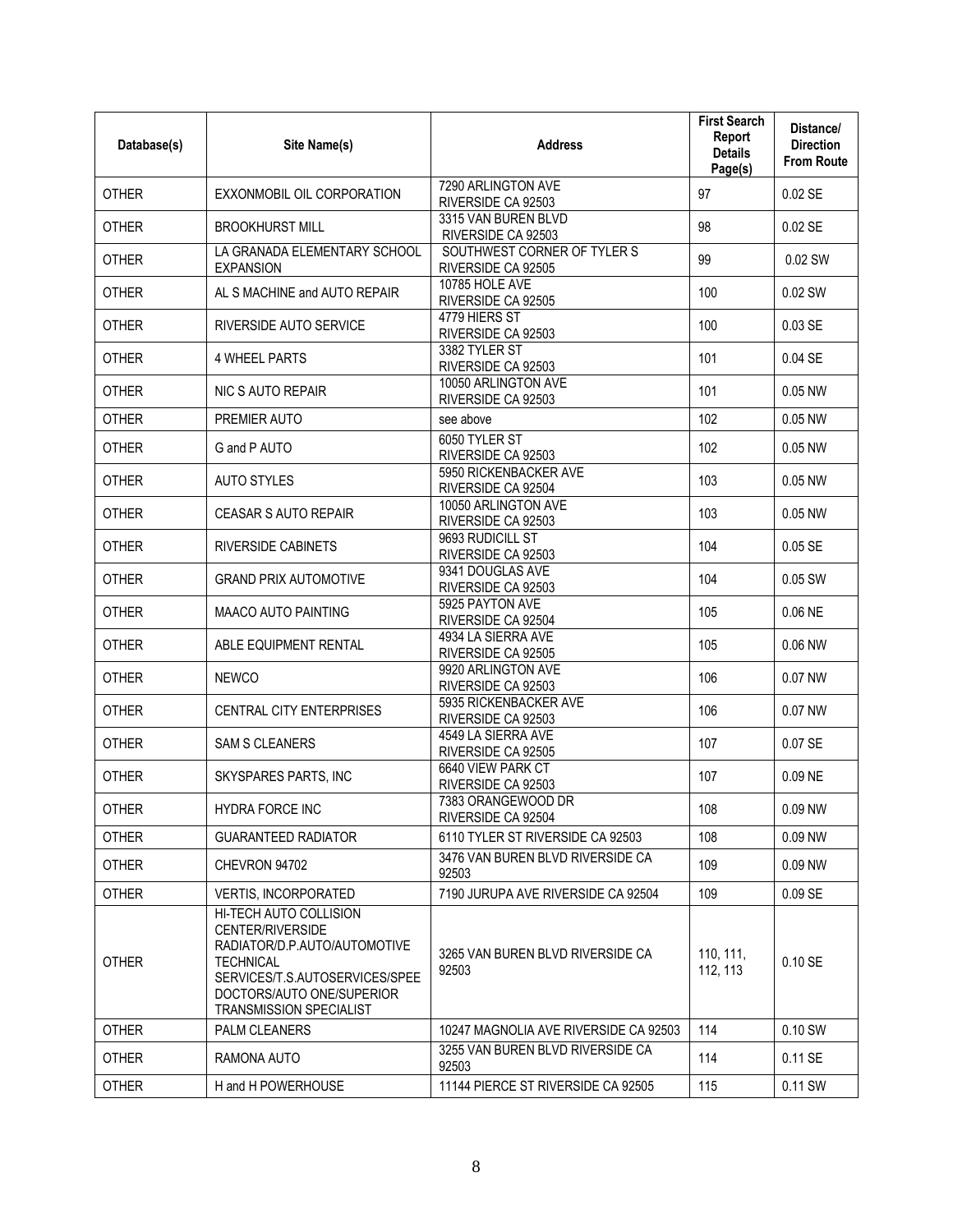| Database(s)    | Site Name(s)                                       | <b>Address</b>                                    | <b>First Search</b><br>Report<br><b>Details</b><br>Page(s) | Distance/<br><b>Direction</b><br><b>From Route</b> |
|----------------|----------------------------------------------------|---------------------------------------------------|------------------------------------------------------------|----------------------------------------------------|
| <b>OTHER</b>   | LAIDLAW TRANSIT INC                                | 10365 KELLER AVE RIVERSIDE CA 92505               | 115                                                        | 0.14 SW                                            |
| <b>OTHER</b>   | ALVORD UNIFIED SCHOOL DISTRICT                     | see above                                         | 116                                                        | 0.14 SW                                            |
| <b>OTHER</b>   | HALL S EXPERT AUTO REPAIR                          | 10060 ARLINGTON AVE RIVERSIDE CA<br>92503         | 116                                                        | 0.15 SW                                            |
| OTHER          | COUNTY OF RIVERSIDE FLEET<br><b>SERVICES</b>       | 4066 COUNTY CIRCLE DR RIVERSIDE CA<br>92503       | 117                                                        | 0.19 NE                                            |
| <b>OTHER</b>   | VAN BUREN GOLF CENTER                              | 6720 VAN BUREN BLVD RIVERSIDE CA<br>92503         | 117                                                        | 0.20 NE                                            |
| <b>OTHER</b>   | PALM SPRINGS OIL 14                                | 6002 VAN BUREN BLVD RIVERSIDE CA<br>92503         | 118                                                        | 0.20 SE                                            |
| <b>OTHER</b>   | COUNTY OF RIVERSIDE TLMA RD                        | 6851 VAN BUREN BLVD RIVERSIDE CA<br>92509         | 118                                                        | 0.21 NE                                            |
| <b>OTHER</b>   | T and V PRINTING/PACIFIC<br><b>TEXTURING</b>       | 7101 JURUPA AVE RIVERSIDE CA 92504                | 119                                                        | 0.21 NE                                            |
| <b>OTHER</b>   | KRAGEN AUTO PARTS 4088                             | 9929 MAGNOLIA AVE RIVERSIDE CA 92503              | 120                                                        | 0.21 NE                                            |
| <b>OTHER</b>   | FLEETWOOD ENTERPRISES INC                          | 3125 MYERS ST RIVERSIDE CA 92503                  | 120                                                        | 0.22 SE                                            |
| <b>OTHER</b>   | HAMBLIN BODY and PAINT                             | 7590 CYPRESS AVE RIVERSIDE CA 92503               | 121                                                        | 0.22 SW                                            |
| <b>OTHER</b>   | METAL CONTAINER CORPORATION                        | 7155 CENTRAL AVE RIVERSIDE CA 92504               | 121                                                        | 0.25 SE                                            |
| <b>OTHER</b>   | 1 HOUR EXPRESS CLEANERS                            | 10491 MAGNOLIA AVE RIVERSIDE CA 92505             | 122                                                        | 0.25 SW                                            |
| <b>OTHER</b>   | ELEMENTARY SCHOOL NO. 30                           | EL SOBRANTE ROAD/LA SIERRA<br>RIVERSIDE CA 92503  | 329                                                        | NON GC                                             |
| <b>OTHER</b>   | LA SIERRA LEARNING CENTER                          | PIERCE STREET/REVENA AVENUE<br>RIVERSIDE CA 92505 | 330                                                        | NON GC                                             |
| <b>PERMITS</b> | HI-REL CORP                                        | 7575 JURUPA AVE RIVERSIDE CA 92504                | 123                                                        | $0.00 -$                                           |
| <b>PERMITS</b> | HI-REL CORPORATION                                 | 7505 D JURUPA AVENUE RIVERSIDE CA<br>92504        | 123                                                        | $0.00 -$                                           |
| <b>PERMITS</b> | ECONO FIRESTONE TIRE and AUTO<br><b>CENTER</b>     | 7445 ARLINGTON AVE RIVERSIDE CA 92503             | 124                                                        | $0.00 -$                                           |
| <b>PERMITS</b> | EZ LUBE LLC                                        | 7437 ARLINGTON AVE RIVERSIDE CA 92503             | 124                                                        | $0.00 -$                                           |
| <b>PERMITS</b> | CALIFORNIA AUTO REPAIR                             | 9000 ARLINGTON AVE STE 114 RIVERSIDE<br>CA 92503  | 125                                                        | $0.00 -$                                           |
| <b>PERMITS</b> | MORENO S GENERAL AUTO REPAIR                       | 4791 DOANNE AVE RIVERSIDE CA 92505                | 125                                                        | $0.00 -$                                           |
| <b>PERMITS</b> | <b>TODAY DENTAL</b>                                | 4000 TYLER ST RIVERSIDE CA 92503                  | 126                                                        | $0.00 -$                                           |
| <b>PERMITS</b> | <b>RIVERSIDE BUSINESS FORMS</b><br><b>PRINTING</b> | 10221 HOLE AVE RIVERSIDE CA 92503                 | 126                                                        | $0.00 -$                                           |
| <b>PERMITS</b> | RIVERSIDE ALTERNATOR and<br><b>STARTER</b>         | 9960 INDIANA AVE UNIT 3 RIVERSIDE CA<br>92503     | 127                                                        | $0.00 -$                                           |
| <b>PERMITS</b> | SMILECARE FAMILY DENTISTRY                         | 10001 INDIANA AVE RIVERSIDE CA 92503              | 127                                                        | $0.00 -$                                           |
| <b>PERMITS</b> | A and D AUTO BODY                                  | 9000 ARLINGTON UNIT 115<br>RIVERSIDE CA 92503     | 128                                                        | $0.00 -$                                           |
| <b>PERMITS</b> | <b>JA CNC</b>                                      | 9880 INDIANA AVE STE 8<br>RIVERSIDE CA 92503      | 128                                                        | $0.00 -$                                           |
| <b>PERMITS</b> | <b>CONOCO PHILLIPS</b>                             | 9501 INDIANA AVE<br>RIVERSIDE CA 92503            | 129                                                        | $0.00 -$                                           |
| <b>PERMITS</b> | ROBERT JIMENEZ TRENCHING INC                       | 7951 ARLINGTON AVE<br>RIVERSIDE CA 92503          | 130                                                        | $0.00 -$                                           |
| <b>PERMITS</b> | RIVERSIDE COLLISION                                | 9000 ARLINGTON AVE STE 106<br>RIVERSIDE CA 92503  | 130                                                        | $0.00 -$                                           |
| <b>PERMITS</b> | STARVING STUDENTS INC                              | 6260 RUTLAND AVE STE A4<br>RIVERSIDE CA 92503     | 131                                                        | $0.00 -$                                           |
| <b>PERMITS</b> | <b>TOY SHOP</b>                                    | 6260 RUTLAND AVE STE 6<br>RIVERSIDE CA 92503      | 131                                                        | $0.00 -$                                           |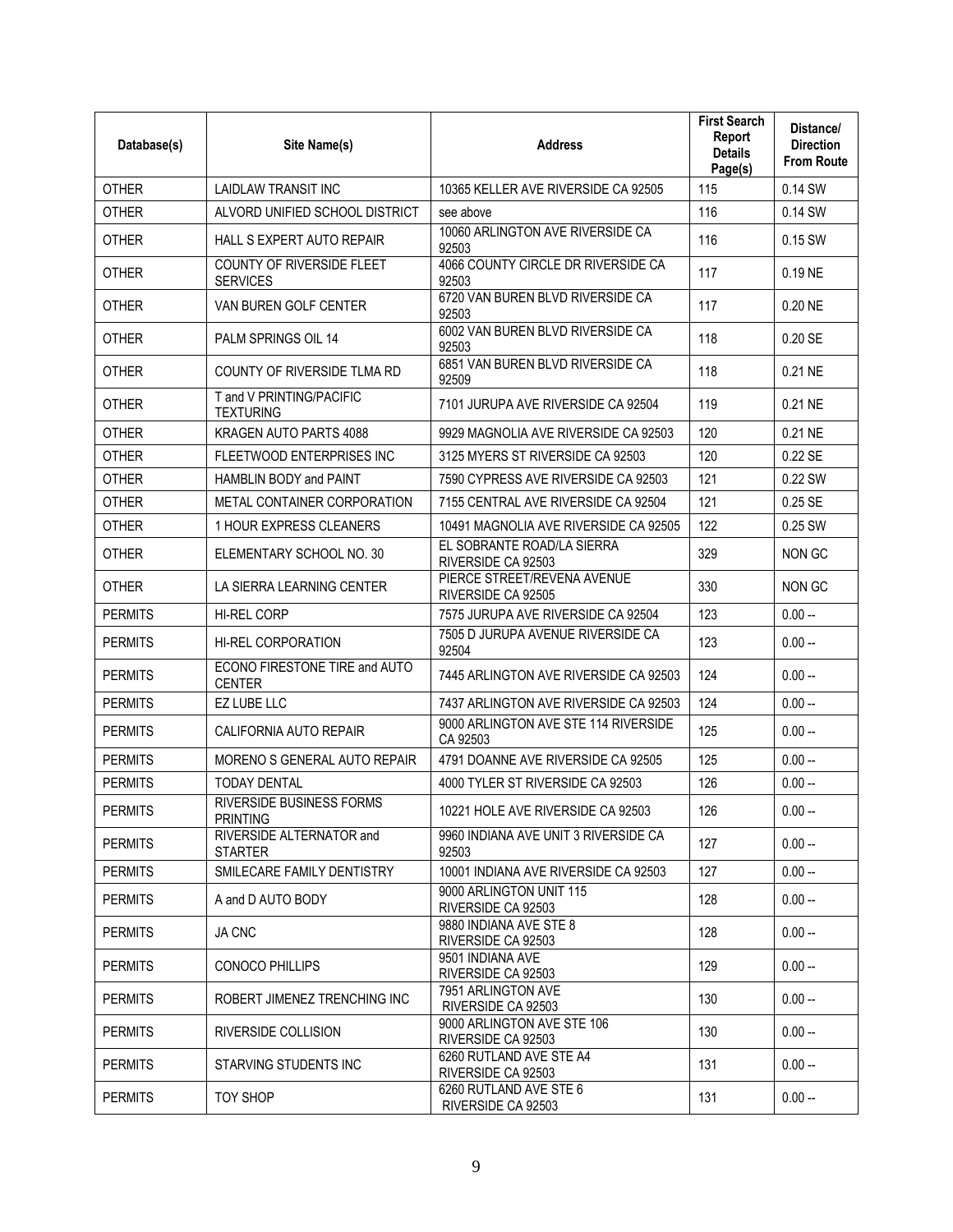| Database(s)    | Site Name(s)                                           | <b>Address</b>                                    | <b>First Search</b><br>Report<br><b>Details</b><br>Page(s) | Distance/<br><b>Direction</b><br><b>From Route</b> |
|----------------|--------------------------------------------------------|---------------------------------------------------|------------------------------------------------------------|----------------------------------------------------|
| <b>PERMITS</b> | SEA LION K3000 S2Q                                     | 4812 LA SIERRA AVE<br>RIVERSIDE CA 92505          | 132                                                        | $0.00 -$                                           |
| <b>PERMITS</b> | EFREN P RODRIGUEZ DDS INC                              | 10421 HOLE AVE<br>RIVERSIDE CA 92505              | 132                                                        | $0.00 -$                                           |
| <b>PERMITS</b> | ROBERT B PERRY DDS INC                                 | 10333 HOLE AVE<br>RIVERSIDE CA 92505              | 133                                                        | $0.00 -$                                           |
| <b>PERMITS</b> | JUST TIRES 8660                                        | 3705 TYLER ST<br>RIVERSIDE CA 92503               | 133                                                        | $0.00 -$                                           |
| <b>PERMITS</b> | R.C. and SONS EQUIPMENT INC                            | 9688 INDIANA AVE<br>RIVERSIDE CA 92504            | 134                                                        | $0.00 -$                                           |
| <b>PERMITS</b> | INDEPENDENT QUALITY PRINTING                           | 9800 INDIANA AVE STE 3<br>RIVERSIDE CA 92503      | 134                                                        | $0.00 -$                                           |
| <b>PERMITS</b> | <b>JN GREASE SERVICE</b>                               | 6227 RUTLAND AVE<br>RIVERSIDE CA 92503            | 135                                                        | $0.01 - E$                                         |
| <b>PERMITS</b> | NATIONAL ENVIRONMENTAL WASTE<br>CORP                   | 6199 CREST AVE<br>RIVERSIDE CA 92503              | 135                                                        | $0.01 - E$                                         |
| <b>PERMITS</b> | T and G AUTOMOTIVE                                     | 10206 HOLE AVE STE 300<br>RIVERSIDE CA 92503      | 136                                                        | 0.01 NE                                            |
| <b>PERMITS</b> | MACY S WEST INC                                        | 3700 TYLER MALL<br>RIVERSIDE CA 92503             | 136                                                        | 0.01 NE                                            |
| <b>PERMITS</b> | <b>CHAMPION AUTO SERVICE</b>                           | 10206 HOLE AVE STE 100A<br>RIVERSIDE CA 92503     | 137                                                        | 0.01 NE                                            |
| <b>PERMITS</b> | <b>TYLER DENTAL CENTER</b>                             | 4080 TYLER ST, D<br>RIVERSIDE CA 92503            | 137                                                        | 0.01 NE                                            |
| <b>PERMITS</b> | MENDENHALL CHIROPRACTIC<br><b>CLINIC</b>               | 4140 TYLER ST<br>RIVERSIDE CA 92503               | 138                                                        | 0.01 NE                                            |
| <b>PERMITS</b> | COMMUNITY DENTAL OFFICE OF DR                          | 4595 LA SIERRA AVENUE RIVERSIDE CA<br>92505       | 138                                                        | 0.01 NE                                            |
| <b>PERMITS</b> | RIVERSIDE COUNTY OFFICE OF<br><b>EDUCATION</b>         | 6585 CREST AVE RIVERSIDE CA 92503                 | 139                                                        | 0.01 NE                                            |
| <b>PERMITS</b> | TARGET 212A                                            | 3520 TYLER ST RIVERSIDE CA 92503                  | 140                                                        | 0.01 NE                                            |
| <b>PERMITS</b> | INLAND ROVERS, INC. / FLETCHALL<br>S EMPIRE AUTO WORKS | 10180 HOLE AVE UNIT 100 RIVERSIDE CA<br>92503     | 141                                                        | 0.01 NE                                            |
| <b>PERMITS</b> | THE CHOPPER PLACE                                      | 4791 DOANE AVENUE RIVERSIDE CA 92505              | 142                                                        | 0.01 NE                                            |
| <b>PERMITS</b> | <b>GT IMPORTS AUTOMOTIVE REPAIR</b>                    | 10206 HOLE AVE STE 100B RIVERSIDE CA<br>92503     | 142                                                        | 0.01 NE                                            |
| <b>PERMITS</b> | <b>GB MOLD</b>                                         | 6892 DOOLITTLE AVE UNIT Jan RIVERSIDE<br>CA 92503 | 143                                                        | 0.01 NE                                            |
| <b>PERMITS</b> | <b>JRW EQUIPMENT INC</b>                               | 6890 DOOLITTLE AVE STE B RIVERSIDE CA<br>92503    | 144                                                        | 0.01 NE                                            |
| <b>PERMITS</b> | VAN BUREN GOLF CENTER                                  | 6775 DOOLITTLE AVE RIVERSIDE CA 92503             | 144                                                        | 0.01 NE                                            |
| <b>PERMITS</b> | AUTO SHOP EQUIPMENT CO INC                             | 6675 DOOLITTLE AVE RIVERSIDE CA 92503             | 145                                                        | 0.01 NE                                            |
| <b>PERMITS</b> | INDUSTRIAL ENGINEERING and<br><b>EQUIP</b>             | 6734 DOOLITTLE AVE STE C RIVERSIDE CA<br>92503    | 145                                                        | 0.01 NE                                            |
| <b>PERMITS</b> | <b>GOLDEN AGE DENTISTRY</b>                            | 3903 TYLER ST RIVERSIDE CA 92503                  | 146                                                        | 0.01 NE                                            |
| <b>PERMITS</b> | ON-SITE ENGINE MACHINING                               | 10000 INDIANA AVE STE 3 RIVERSIDE CA<br>92503     | 146                                                        | 0.01 NW                                            |
| <b>PERMITS</b> | ARCO ARLINGTON SMOG and GAS                            | 8970 ARLINGTON AVE RIVERSIDE CA 92503             | 147                                                        | $0.01 S -$                                         |
| <b>PERMITS</b> | CHEVRON PRODUCTS COMPANY                               | 8283 ARLINGTON ST RIVERSIDE CA 92503              | 147                                                        | $0.01 S -$                                         |
| <b>PERMITS</b> | INLAND TOWING INC                                      | 9500 ARLINGTON AVE RIVERSIDE CA 92503             | 148                                                        | $0.01 S -$                                         |
| <b>PERMITS</b> | G and M OIL COMPANY 29                                 | 8283 ARLINGTON ST RIVERSIDE CA 92503              | 148                                                        | $0.01 S -$                                         |
| <b>PERMITS</b> | MICHAEL T JOHNSON DDS                                  | 10110 INDIANA AVE RIVERSIDE CA 92503              | 149                                                        | 0.01 SE                                            |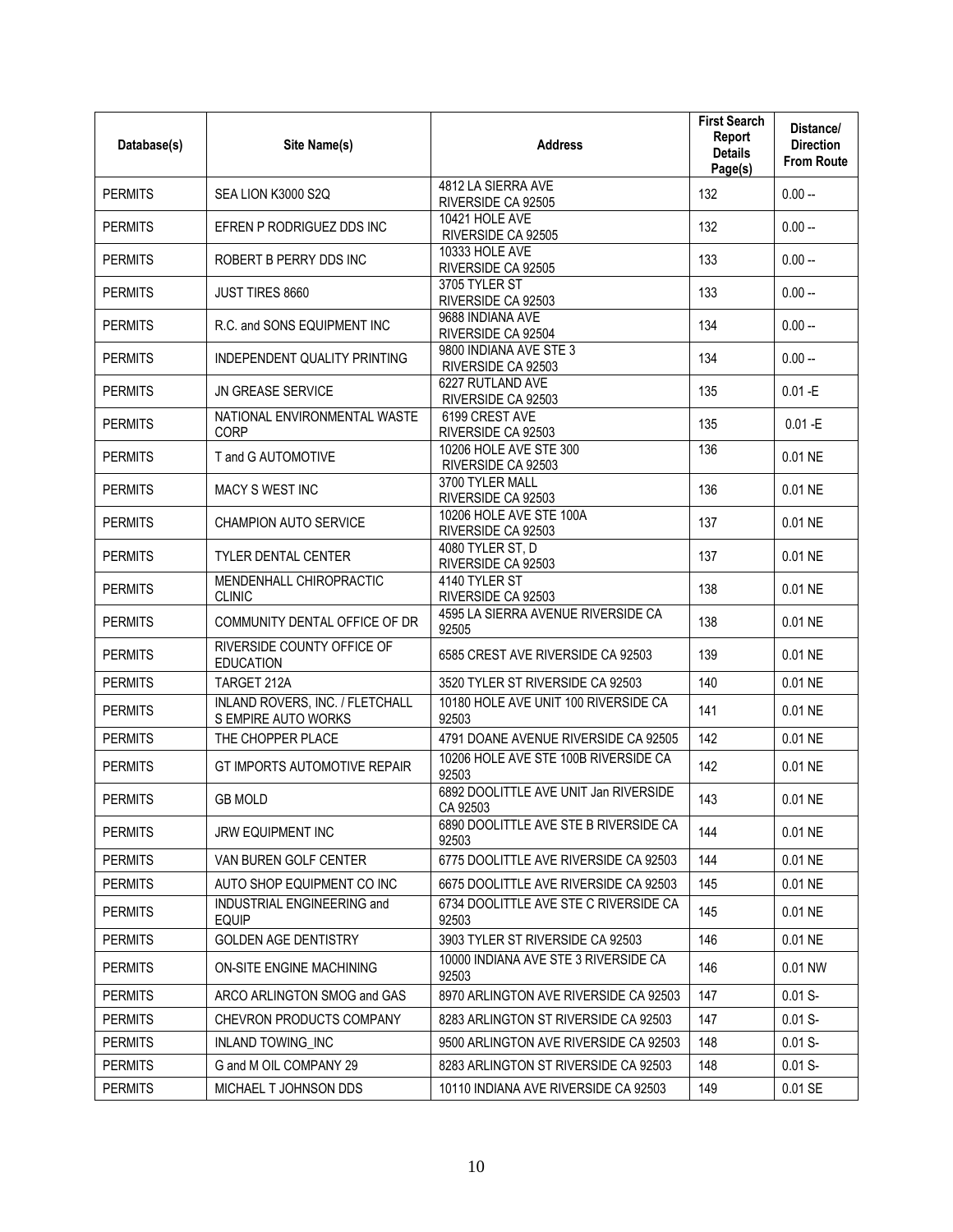| Database(s)    | Site Name(s)                                       | <b>Address</b>                                  | <b>First Search</b><br>Report<br><b>Details</b><br>Page(s) | Distance/<br><b>Direction</b><br><b>From Route</b> |
|----------------|----------------------------------------------------|-------------------------------------------------|------------------------------------------------------------|----------------------------------------------------|
| <b>PERMITS</b> | <b>BRAKE MASTERS</b>                               | 9450 INDIANA AVE RIVERSIDE CA 92503             | 149                                                        | 0.01 SE                                            |
| <b>PERMITS</b> | <b>GATEWAY DENTAL GROUP OF</b><br><b>RIVERSIDE</b> | 10286 INDIANA AVE RIVERSIDE CA 92503            | 150                                                        | 0.01 SE                                            |
| <b>PERMITS</b> | <b>OWENS CORNING - FABWEL</b>                      | 9700 INDIANA AVE RIVERSIDE CA 92503             | 151                                                        | 0.01 SE                                            |
| <b>PERMITS</b> | <b>SURCO DEVELOPMENT</b>                           | 9798 INDIANA AVE RIVERSIDE CA 92503             | 152                                                        | 0.01 SE                                            |
| <b>PERMITS</b> | WESTERN STRUCTURES                                 | 6005 TYLER ST RIVERSIDE CA 92503                | 152                                                        | 0.01 SE                                            |
| <b>PERMITS</b> | 5 POINT AUTO SERVICE                               | 11096 HOLE AVENUE RIVERSIDE CA 92505            | 153                                                        | 0.01 SW                                            |
| <b>PERMITS</b> | ALLEN TIRE CO                                      | 10976 HOLE AVE RIVERSIDE CA 92505               | 153                                                        | 0.01 SW                                            |
| <b>PERMITS</b> | PIERCE AUTOMOTIVE                                  | 10941 HOLE AVE RIVERSIDE CA 92505               | 154                                                        | 0.01 SW                                            |
| <b>PERMITS</b> | <b>OUTLAW MOROTSPORTS</b>                          | 10200 HOLE AVE 300 RIVERSIDE CA 92503           | 154                                                        | 0.01 SW                                            |
| <b>PERMITS</b> | <b>SACTO AUTO REPAIR</b>                           | 11009 HOLE AVE RIVERSIDE CA 92505               | 155                                                        | 0.01 SW                                            |
| <b>PERMITS</b> | <b>LEONARD TRUCKING INC</b>                        | 6607 B DOOLITTLE AVE RIVERSIDE CA<br>92503      | 156                                                        | $0.02$ NE                                          |
| <b>PERMITS</b> | <b>ARLINGTON INC</b>                               | 7290 ARLINGTON AVE RIVERSIDE CA 92503           | 156                                                        | 0.02 SE                                            |
| <b>PERMITS</b> | RIVERSIDE RADIATOR AUTOMOTIVE                      | 3265 VAN BUREN BLVD G and RIVERSIDE<br>CA 92503 | 157                                                        | $0.02$ SE                                          |
| <b>PERMITS</b> | REQUENA CORP DBA AL S MACHINE                      | 10785 HOLE AVE RIVERSIDE CA 92505               | 158                                                        | 0.02 SW                                            |
| <b>PERMITS</b> | ALS MACHINE and AUTO REPAIR                        | see above                                       | 158                                                        | 0.02 SW                                            |
| <b>PERMITS</b> | RAMONA AUTO SERVICES INC                           | 3255 VAN BUREN BLVD. RIVERSIDE CA<br>92503      | 159                                                        | 0.03 SE                                            |
| <b>PERMITS</b> | <b>COLLINS SPRAY EQUIPMENT CO</b>                  | 11050 WHITFORD RIVERSIDE CA 92505               | 160                                                        | 0.04 NE                                            |
| <b>PERMITS</b> | NICK S AUTO REPAIR                                 | 10050 ARLINGTON AVE STE F RIVERSIDE<br>CA 92503 | 160                                                        | 0.04 NW                                            |
| <b>PERMITS</b> | PREMIER AUTO                                       | see above                                       | 161                                                        | 0.04 NW                                            |
| <b>PERMITS</b> | RIVERSIDE AUTO SVC and SALES                       | 4778 HIERS AVE RIVERSIDE CA 92505               | 161                                                        | 0.04 SE                                            |
| <b>PERMITS</b> | PATRON AUTO REPAIR and TOWING<br><b>SERVICE</b>    | 4779 HIERS AVE RIVERSIDE CA 92505               | 162                                                        | 0.04 SE                                            |
| <b>PERMITS</b> | 4 WHEEL PARTS PERFORMANCE<br><b>CENTERS</b>        | 3382 TYLER ST<br>RIVERSIDE CA 92503             | 162                                                        | 0.04 SE                                            |
| <b>PERMITS</b> | HI-CLASS AUTO COLLISION CENTER                     | 3262 VAN BUREN BLVD STE C<br>RIVERSIDE CA 92503 | 163                                                        | 0.04 SE                                            |
| <b>PERMITS</b> | <b>AUTO STYLES</b>                                 | 5950 RICKENBACKER AVE<br>RIVERSIDE CA 92504     | 163                                                        | 0.05 NW                                            |
| <b>PERMITS</b> | G and P AUTO                                       | 6050 TYLER ST<br>RIVERSIDE CA 92503             | 164                                                        | $0.05$ NW                                          |
| <b>PERMITS</b> | GOTHIC LANDSCAPE INC                               | 9693 RUDICILL ST<br>RIVERSIDE CA 92503          | 164                                                        | 0.05 SE                                            |
| <b>PERMITS</b> | <b>RIVERSIDE CABINETS</b>                          | see above                                       | 165                                                        | $0.05$ SE                                          |
| <b>PERMITS</b> | DYNAMIC PLUMBING<br>MANUFACTURING INC              | 5920 WINTFRHAVEN AVE<br>RIVERSIDE CA 92504      | 166                                                        | 0.06 NW                                            |
| <b>PERMITS</b> | RIVERSIDE ENERGY RESOURCE<br><b>CENTER</b>         | 5901 PAYTON AVE<br>RIVERSIDE CA 92504           | 167                                                        | 0.06 SE                                            |
| <b>PERMITS</b> | PACIFIC COAST AUTOMOTIVE                           | 3340 CALL DR<br>RIVERSIDE CA 92503              | 168                                                        | 0.06 SE                                            |
| <b>PERMITS</b> | <b>GEYSER EQUIPMENT LLC</b>                        | 3280 CALL DR<br>RIVERSIDE CA 92503              | 168                                                        | 0.06 SE                                            |
| <b>PERMITS</b> | <b>CENTRAL CITY ENTERPRISES</b>                    | 5935 RICKENBACKER AVE<br>RIVERSIDE CA 92504     | 169                                                        | 0.07 NW                                            |
| <b>PERMITS</b> | CLASSIC TOUCH CAR WASH                             | 7190 ARLINGTON AVE<br>RIVERSIDE CA 92503        | 169                                                        | 0.07 SE                                            |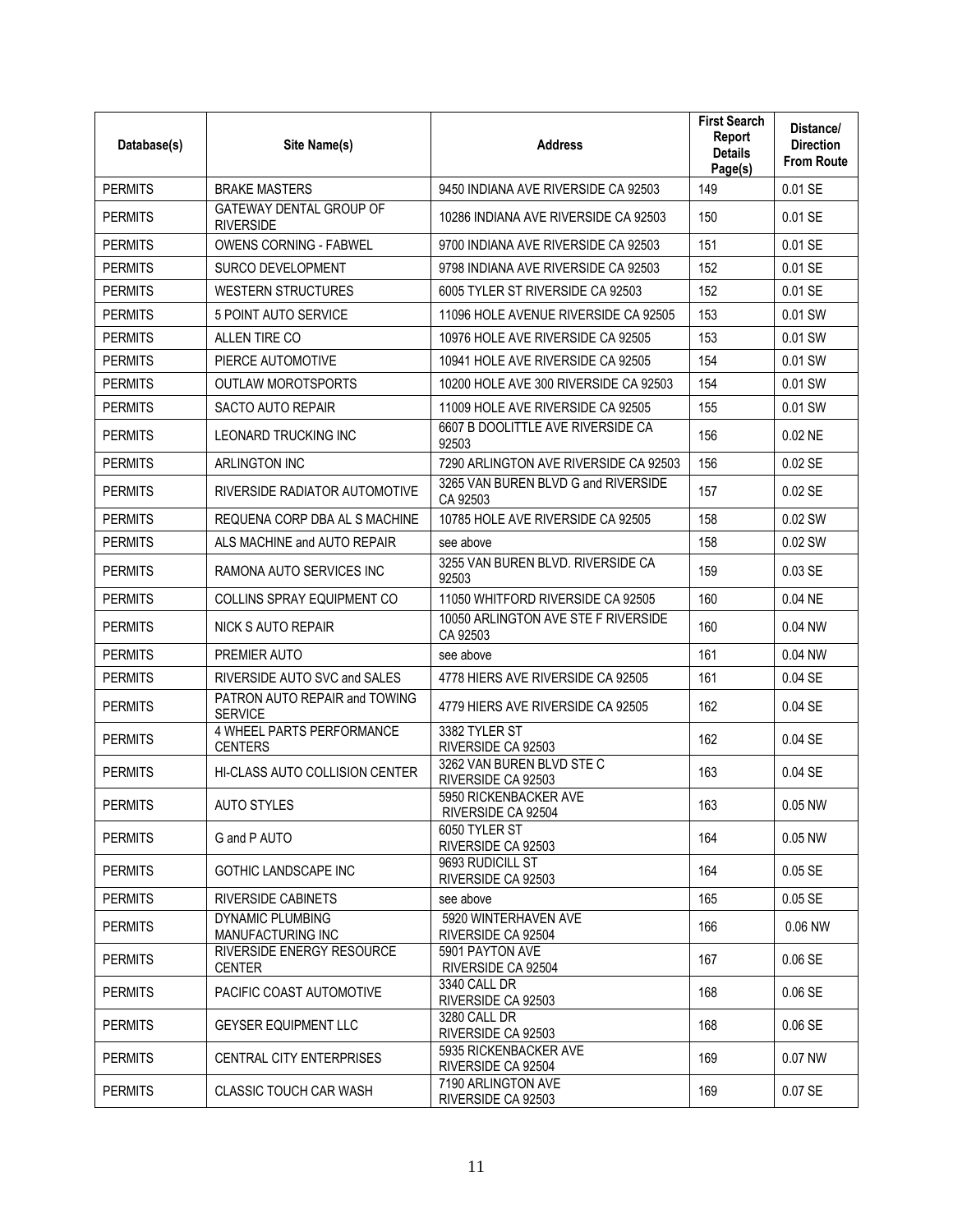| Database(s)    | Site Name(s)                                                                                                             | <b>Address</b>                                    | <b>First Search</b><br>Report<br><b>Details</b><br>Page(s) | Distance/<br><b>Direction</b><br><b>From Route</b> |
|----------------|--------------------------------------------------------------------------------------------------------------------------|---------------------------------------------------|------------------------------------------------------------|----------------------------------------------------|
| <b>PERMITS</b> | <b>SAM S CLEANERS</b>                                                                                                    | 4549 LA SIERRA AVE<br>RIVERSIDE CA 92505          | 170                                                        | 0.07 SE                                            |
| <b>PERMITS</b> | <b>WELLS MIDDLE SCHOOL</b>                                                                                               | 10000 WELLS AVE<br>RIVERSIDE CA 92503             | 171                                                        | 0.08 NE                                            |
| <b>PERMITS</b> | MACY S RIVERSIDE-39                                                                                                      | 3500 TYLER MALL ST<br>RIVERSIDE CA 92503          | 172                                                        | 0.09 NE                                            |
| <b>PERMITS</b> | <b>HYDRA FORCE INC</b>                                                                                                   | 7383 ORANGEWOOD DRIVE<br>RIVERSIDE CA 92504       | 173                                                        | 0.09 NW                                            |
| <b>PERMITS</b> | <b>GUARANTEED RADIATOR</b>                                                                                               | 6110 TYLER ST<br>RIVERSIDE CA 92503               | 174                                                        | 0.09 NW                                            |
| <b>PERMITS</b> | CTE CALIFORNIA TOOL and<br><b>ENGINEERING</b>                                                                            | 7417 ORANGEWOOD DR<br>RIVERSIDE CA 92504          | 175                                                        | 0.09 NW                                            |
| <b>PERMITS</b> | 1X CHEVRON USA STATION 94702                                                                                             | 3476 VAN BUREN ST<br>RIVERSIDE CA 90631           | 175                                                        | 0.09 NW                                            |
| <b>PERMITS</b> | S and M SPECIALTIES/ AUTOMOTIVE<br>TECHNICAL SERVICES/ D P AUTO /<br>SUPERIOR TRANSMISSION<br>SPECIALIST / VAN BUREN LLC | 3265 VAN BUREN BLVD STE N<br>RIVERSIDE CA 92503   | 176, 177,<br>178                                           | 0.10 SE                                            |
| <b>PERMITS</b> | PALM CLEANERS                                                                                                            | 10247 MAGNOLIA AVE RIVERSIDE CA 92503             | 179                                                        | 0.10 SW                                            |
| <b>PERMITS</b> | COLOR BY WOZ                                                                                                             | 6680 VIEW PARK COURT RIVERSIDE CA<br>92503        | 179                                                        | 0.11 NE                                            |
| <b>PERMITS</b> | JOE S LAWN MOWER SHOP                                                                                                    | 11144 PIERCE ST RIVERSIDE CA 92505                | 180                                                        | 0.11 SW                                            |
| <b>PERMITS</b> | PUBLIC HEALTH DEPT COUNTY OF<br><b>RIVER</b>                                                                             | 4065 COUNTY CIR DR STE 128 RIVERSIDE<br>CA 92503  | 180                                                        | 0.12 NE                                            |
| <b>PERMITS</b> | <b>COMPUTRUS</b>                                                                                                         | 12155 MAGNOLIA BLDG 14 RIVERSIDE CA<br>92503      | 331                                                        | NON GC                                             |
| <b>PERMITS</b> | LA SIERRA VERDE CLEANERS                                                                                                 | 3380 LA SIERRA AVE STE 103 RIVERSIDE<br>CA 92503  | 333                                                        | NON GC                                             |
| <b>PERMITS</b> | CLINICA DENTAL MAGNOLIA                                                                                                  | 9939 E MAGNOLIA AVE RIVERSIDE CA<br>92503         | 333                                                        | NON GC                                             |
| <b>PERMITS</b> | WEST COAST DENTAL OF<br><b>RIVERSIDE</b>                                                                                 | 3380 LA SIERRA AVE STE 108, RIVERSIDE<br>CA 92503 | 335                                                        | NON GC                                             |
| <b>PERMITS</b> | <b>COUNTY OF RIVERSIDE/ FLEET</b><br><b>SERVICE</b>                                                                      | 4066 E COUNTY CIRCLE DR RIVERSIDE CA<br>92503     | 335                                                        | NON GC                                             |
| <b>RCRAGN</b>  | <b>TINOS AUTO REPAIR</b>                                                                                                 | 9000 ARLINGTON AVE STE 109 RIVERSIDE<br>CA 92503  | 181                                                        | $0.00 -$                                           |
| <b>RCRAGN</b>  | MERX METALS INC                                                                                                          | 6260 RUTLAND UNIT A4 RIVERSIDE CA<br>92503        | 182                                                        | $0.00 -$                                           |
| <b>RCRAGN</b>  | ADAMS SERVICE                                                                                                            | 11035 WELLS AVE RIVERSIDE CA 92505                | 183                                                        | $0.00 -$                                           |
| <b>RCRAGN</b>  | MASTERS AUTO REPAIR                                                                                                      | 6607 DOOLITTLE STE B RIVERSIDE CA<br>92503        | 184                                                        | $0.00 -$                                           |
| <b>RCRAGN</b>  | ECONO FIRESTONE AND TIRE<br><b>CENTER</b>                                                                                | 7445 ARLINGTON AVE RIVERSIDE CA 92503             | 185                                                        | $0.00 -$                                           |
| <b>RCRAGN</b>  | <b>BERYL F GRECIAN</b>                                                                                                   | HOLE and DOANN - LASIERRRA RIVERSIDE<br>CA 92505  | 186                                                        | $0.00 -$                                           |
| <b>RCRAGN</b>  | LA SIERRA AUTO CENTER                                                                                                    | 11019 HOLE AVE RIVERSIDE CA 92505                 | 187                                                        | $0.00 -$                                           |
| <b>RCRAGN</b>  | T and C AUTO REPAIR                                                                                                      | 11009 HOLE AVE RIVERSIDE CA 92505                 | 188                                                        | $0.00 -$                                           |
| <b>RCRAGN</b>  | SCHER TIRE NO 22 D B A<br><b>GOODYEAR</b>                                                                                | 3863 TYLER ST RIVERSIDE CA 92503                  | 189                                                        | $0.00 -$                                           |
| <b>RCRAGN</b>  | TESORO WEST COAST CO LLC                                                                                                 | 3950 TYLER AVE RIVERSIDE CA 92503                 | 190                                                        | $0.00 -$                                           |
| <b>RCRAGN</b>  | ARCO FACILITY NO 09711                                                                                                   | 3399 VAN BUREN RIVERSIDE CA 92503                 | 191                                                        | $0.00 -$                                           |
| <b>RCRAGN</b>  | AMAZON ENVIRONMENTAL INC                                                                                                 | 6688 DOOLITTLE AVE RIVERSIDE CA 92503             | 192                                                        | $0.00 -$                                           |
| <b>RCRAGN</b>  | APR                                                                                                                      | 7545 JURUPA AVE UNIT F RIVERSIDE CA<br>92504      | 193                                                        | $0.00 -$                                           |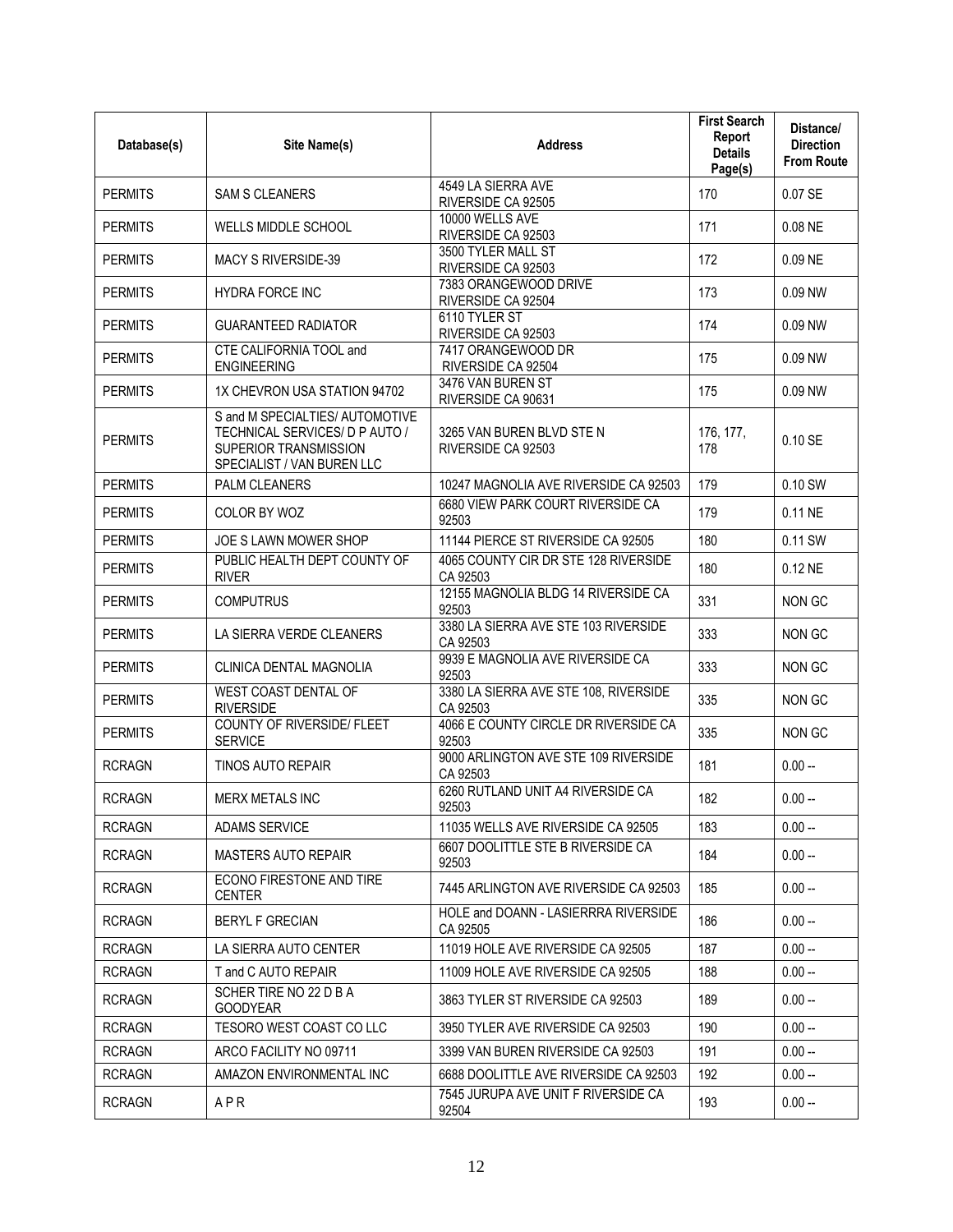| Database(s)   | Site Name(s)                                 | <b>Address</b>                                    | <b>First Search</b><br>Report<br><b>Details</b><br>Page(s) | Distance/<br><b>Direction</b><br><b>From Route</b> |
|---------------|----------------------------------------------|---------------------------------------------------|------------------------------------------------------------|----------------------------------------------------|
| <b>RCRAGN</b> | <b>I G DIEGO</b>                             | 7525 JURUPA AVE UNITS E AND RIVERSIDE<br>CA 92504 | 194                                                        | $0.00 -$                                           |
| <b>RCRAGN</b> | R B M CONSTRUCTION                           | 6227 RUTLAND AVE RIVERSIDE CA 92503               | 195                                                        | $0.01 - E$                                         |
| <b>RCRAGN</b> | <b>EXPRESSLY PORTRAITS INC</b>               | 1356 TYLER MALL RIVERSIDE CA 92503                | 196                                                        | 0.01 NE                                            |
| <b>RCRAGN</b> | PRONTO MARKETING CO INC                      | 3520 TYLER ST RIVERSIDE CA 92503                  | 197                                                        | 0.01 NE                                            |
| <b>RCRAGN</b> | CHAVEZ AUTO REPAIR                           | 3265 VAN BUREN BLVD UNIT O RIVERSIDE<br>CA 92503  | 198                                                        | 0.01 NW                                            |
| <b>RCRAGN</b> | ROHR INC, A SUBSIDIARY OF<br><b>GOODRICH</b> | 8200 ARLINGTON AVE RIVERSIDE CA 92503             | 199                                                        | $0.01 S -$                                         |
| <b>RCRAGN</b> | <b>WESTERN STRUCTURE</b>                     | 6005 TYLER ST RIVERSIDE CA 92503                  | 201                                                        | 0.01 SE                                            |
| <b>RCRAGN</b> | <b>MARINE REFLECTIONS</b>                    | 9880 INDIANA AVE UNIT 13 RIVERSIDE CA<br>92503    | 202                                                        | 0.01 SE                                            |
| <b>RCRAGN</b> | ROJI CORP DBA BEST BUY BANNER<br>CO.         | 7400 JURUPA AVE RIVERSIDE CA 92504                | 203                                                        | 0.01 SE                                            |
| <b>RCRAGN</b> | <b>JIFFY LUBE</b>                            | 10190 HOLE AVE RIVERSIDE CA 92503                 | 204                                                        | 0.01 SW                                            |
| <b>RCRAGN</b> | KITS CAMERAS 1 HOUR NO 110                   | 2032 GALLERIA AT TYLER RIVERSIDE CA<br>92503      | 205                                                        | $0.02$ NE                                          |
| <b>RCRAGN</b> | <b>BROOKHURST MILL</b>                       | 3315 VAN BUREN AVE RIVERSIDE CA 92503             | 206                                                        | 0.02 SE                                            |
| <b>RCRAGN</b> | <b>VINATEK AUTO</b>                          | 10206 HOLE AVENUE RIVERSIDE CA 92503              | 207                                                        | 0.03 NE                                            |
| <b>RCRAGN</b> | PERFORMANCE AUTO CARE                        | 10180 HOLE AVE RIVERSIDE CA 92503                 | 208                                                        | 0.03 NE                                            |
| <b>RCRAGN</b> | INTERSTATE TRANSMISSIONS                     | 10200 HOLE AVE RIVERSIDE CA 92503                 | 209                                                        | 0.03 NE                                            |
| <b>RCRAGN</b> | AMERICAN INDEPENDENT                         | 3265 VAN BUREN RIVERSIDE CA 92503                 | 210                                                        | 0.03 SE                                            |
| <b>RCRAGN</b> | SILVER HANGER CLEANER                        | 10321 S MAGNOLIA AVE RIVERSIDE CA<br>92505        | 211                                                        | 0.03 SW                                            |
| <b>RCRAGN</b> | HAZ MAT INC                                  | 9359 NARNIA DR RIVERSIDE CA 92503                 | 212                                                        | 0.04 SE                                            |
| <b>RCRAGN</b> | EXXONMOBIL OIL CORP.<br>CAL000055821/LGN     | 7290 ARLINGTON AVE, RIVERSIDE CA<br>92503         | 213                                                        | 0.04 SE                                            |
| <b>RCRAGN</b> | <b>CUSTOM LINE AUTO BODY</b>                 | 3211 VAN BUREN BLVD RIVERSIDE CA<br>92503         | 214                                                        | 0.04 SE                                            |
| <b>RCRAGN</b> | MAACO AUTO PAINTING and<br><b>COLLISION</b>  | 5925 PAYTON AVE RIVERSIDE CA 92504                | 215                                                        | 0.06 NE                                            |
| <b>RCRAGN</b> | SHERWIN-WILLIAMS CO THE                      | 3280 CALL DR RIVERSIDE CA 92503                   | 216                                                        | 0.06 SE                                            |
| <b>RCRAGN</b> | <b>PALM CLEANERS</b>                         | 10247 MAGNOLIA AVE RIVERSIDE CA 92503             | 217                                                        | 0.07 NE                                            |
| <b>RCRAGN</b> | <b>INLAND EMPIRE DRY CLEANERS</b>            | 6266 VAN BUREN BLVD RIVERSIDE CA<br>92503         | 218                                                        | 0.07 SE                                            |
| <b>RCRAGN</b> | <b>TEXACO SERVICE STATION 121145</b>         | 3483 VAN BUREN RIVERSIDE CA 92503                 | 219                                                        | 0.09 NW                                            |
| <b>RCRAGN</b> | CHEVRON STATION NO 94702                     | 3476 VAN BUREN BLVD RIVERSIDE CA<br>92503         | 220                                                        | 0.09 NW                                            |
| <b>RCRAGN</b> | <b>VERTIS INC</b>                            | 7190 JURUPA AVE RIVERSIDE CA 92504                | 221, 222                                                   | 0.11 NE                                            |
| <b>RCRAGN</b> | <b>VEGA TRUCKING ROBERT VEGA</b>             | 10669 BONNER ST APT B RIVERSIDE CA<br>92505       | 223                                                        | 0.12 SW                                            |
| <b>RCRAGN</b> | OBEZZS AUTO REPAIR                           | 4995 LA SIERRA AVE RIVERSIDE CA 92505             | 224                                                        | 0.13 NW                                            |
| <b>RCRAGN</b> | FLEETWOOD ENTERPRISES                        | 3125 MYERS ST RIVERSIDE CA 92503                  | 225                                                        | 0.13 SE                                            |
| <b>RCRAGN</b> | ALVORD UNIFIED SCHOOL DISTRICT               | 10365 KELLER AVE RIVERSIDE CA 92505               | 226                                                        | 0.14 SW                                            |
| <b>RCRAGN</b> | DANIELS CREATIONS                            | 6690 VAN BUREN BLVD RIVERSIDE CA<br>92503         | 227                                                        | $0.16$ NE                                          |
| <b>RCRAGN</b> | RIVERSIDE COUNTY DEPT ENV<br><b>HEALTH H</b> | 4065 COUNTY CIR DR RIVERSIDE CA 92503             | 228                                                        | 0.19 NE                                            |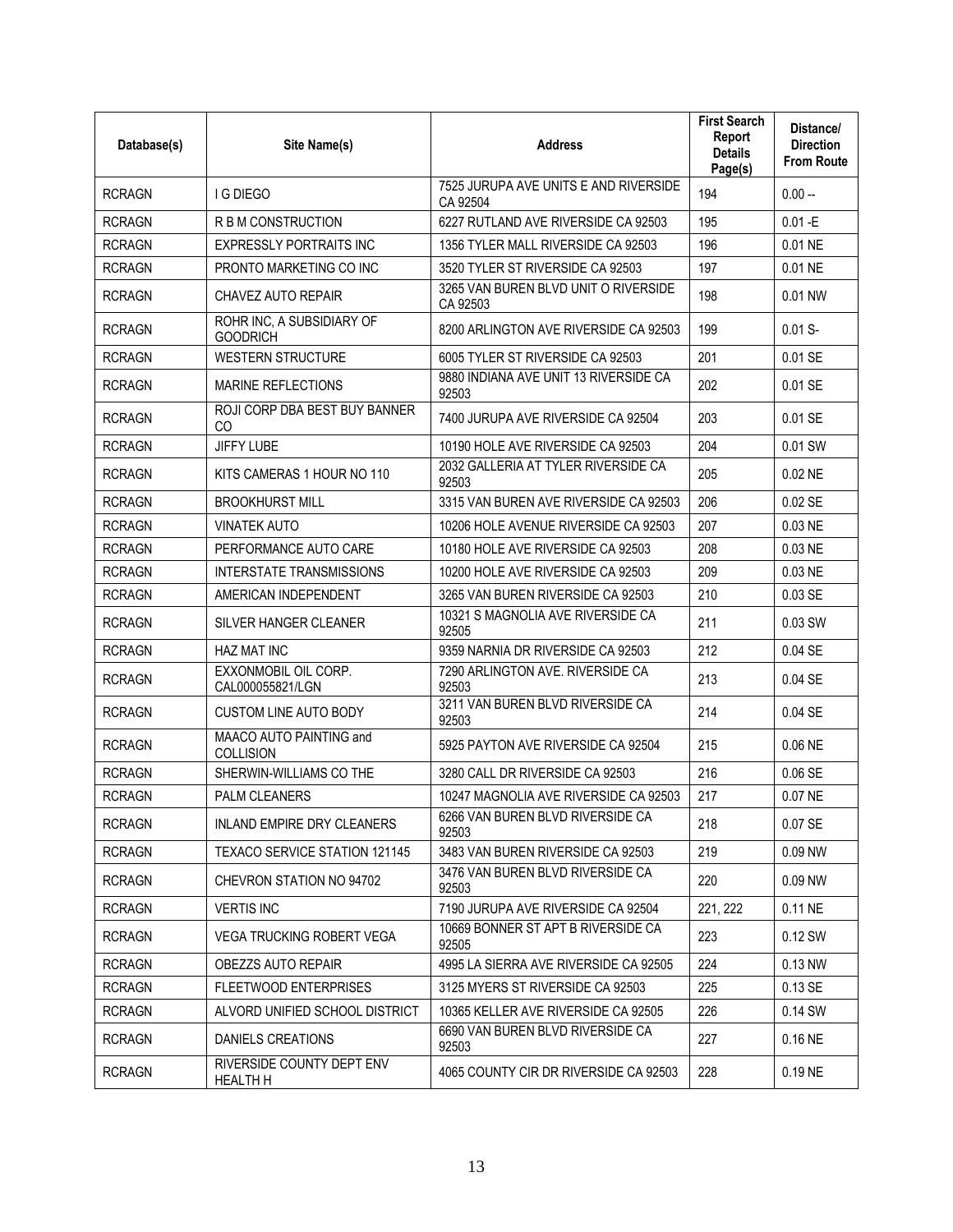| Database(s)    | Site Name(s)                                     | <b>Address</b>                                           | <b>First Search</b><br>Report<br><b>Details</b><br>Page(s) | Distance/<br><b>Direction</b><br><b>From Route</b> |
|----------------|--------------------------------------------------|----------------------------------------------------------|------------------------------------------------------------|----------------------------------------------------|
| <b>RCRAGN</b>  | PALM SPRINGS OIL 14                              | 6002 VAN BUREN AVE<br>RIVERSIDE CA 92503                 | 229                                                        | 0.19 SE                                            |
| <b>RCRAGN</b>  | FORMER UNOCAL 306440                             | 10451 MAGNOLIA<br>RIVERSIDE CA 92505                     | 230                                                        | 0.20 SW                                            |
| <b>RCRAGN</b>  | <b>PACIFIC TEXTURING</b>                         | 7101 JURUPA AVE NO 23<br>RIVERSIDE CA 92504              | 231                                                        | 0.21 NE                                            |
| <b>RCRAGN</b>  | ATLAS COVERALL INC                               | 7633 CYPRESS AVE<br>RIVERSIDE CA 92503                   | 232                                                        | 0.21 SW                                            |
| <b>RCRAGN</b>  | MENDOCINO FOREST PRODUCTS<br>CO                  | 7145 ARLINGTON AVE<br>RIVERSIDE CA 92503                 | 233                                                        | 0.22 NE                                            |
| <b>RCRAGN</b>  | HAMBLIN S BODY AND PAINT SHOP                    | 7590 CYPRESS AVENUE<br>RIVERSIDE CA 92503                | 234                                                        | 0.22 SW                                            |
| <b>RCRAGN</b>  | F AND SONS TRUCKING                              | 3233 TYLER ST<br>RIVERSIDE CA 92503                      | 235                                                        | 0.23 SE                                            |
| <b>RCRAGN</b>  | GEMCO 800                                        | 10471 MAGNOLIA AVE<br>RIVERSIDE CA 92505                 | 236                                                        | 0.23 SW                                            |
| <b>RCRAGN</b>  | PERFORMANCE BY PAUL                              | 7123 ARLINGTON<br>RIVERSIDE CA 92503                     | 237                                                        | 0.24 NE                                            |
| <b>RCRAGN</b>  | ARLINGTON HIGH SCHOOL                            | 2951 JACKSON STREET<br>RIVER SIDE CA 92503               | 336                                                        | NON GC                                             |
| <b>RCRANLR</b> | <b>HYDRO FORCE INC</b>                           | 6260 RUTLAND AVE STE A7<br>RIVERSIDE CA 92503            | 238                                                        | $0.00 -$                                           |
| <b>RCRANLR</b> | <b>MARINE REFLECTIONS</b>                        | 9880 INDIANA AVE UNIT 13<br>RIVERSIDE CA 92503           | 239                                                        | 0.01 SE                                            |
| <b>RCRANLR</b> | DUTTON LEBUS PAPER INC                           | 4745 HIERS AVE<br>RIVERSIDE CA 92505                     | 240                                                        | 0.04 NE                                            |
| <b>RCRANLR</b> | <b>BOURNS MEDICAL SYSTS INC</b>                  | 9335 DOUGLAS<br>RIVERSIDE CA 92503                       | 241                                                        | 0.04 SW                                            |
| <b>SPILLS</b>  | <b>INLAND EMPIRE CLEANERS</b>                    | 6266 VAN BUREN<br>RIVERSIDE CA                           | 242, 243                                                   | 0.07 SE                                            |
| <b>STATE</b>   | RIVERSIDE AGRICULTURAL PARK                      | 7020 CREST AVENUE<br>RIVERSIDE CA 92503                  | 244                                                        | $0.00 -$                                           |
| <b>STATE</b>   | ROHR AIRCRAFT CORPORATION                        | 8200 ARLINGTON AVENUE<br>RIVERSIDE CA 92503              | 245, 246,<br>247, 248                                      | $0.01 S -$                                         |
| <b>STATE</b>   | LA GRANADA ELEMENTARY SCHOOL<br><b>EXPANSION</b> | SOUTHWEST CORNER OF TYLER St<br>RIVERSIDE CA 92505       | 249                                                        | 0.02 SW                                            |
| <b>STATE</b>   | LA SIERRA LEARNING CENTER                        | PIERCE STREET/RAVENA AVENUE NON GC<br>RIVERSIDE CA 92505 | 337                                                        | NON GC                                             |
| SWL            | POMONA VALLEY ENVIRONMENTAL                      | 9800 BEAU AVE RIVERSIDE CA 92503                         | 250                                                        | $0.00 -$                                           |
| SWL            | PEDLEY                                           | JURUPA AND VAN BUREN, S25 T<br>RIVERSIDE CA 92501        | 251                                                        | $0.00 -$                                           |
| SWL            | RIVERSIDE SAND CO. DISPOSAL                      | 6800 VAN BUREN BLVD RIVERSIDE CA<br>92509                | 252                                                        | $0.18$ NE                                          |
| <b>SWL</b>     | PEDLEY DUMP                                      | SW OF JARUPA AVE VAN BURE NON GC<br><b>RIVERSIDE CA</b>  | 339                                                        | NON GC                                             |
| SWL            | RIVERSIDE SAND COMPANY                           | See above                                                | 341                                                        | NON GC                                             |
| SWL            | RIVERSIDE CITY-PEDLEY SITE<br>WMUD8              | SW OF VAN BUREN BLVD. and S NON GC<br>RIVERSIDE CA       | 341                                                        | NON GC                                             |
| <b>UST</b>     | UNOCAL 5714                                      | 9501 INDIANA RIVERSIDE CA                                | 253                                                        | $0.00 -$                                           |
| <b>UST</b>     | <b>RITE AID</b>                                  | 4790 LA SIERRA AVE Riverside CA 92504                    | 254                                                        | $0.00 -$                                           |
| <b>UST</b>     | <b>ADAMS SERVICE</b>                             | 11035 WELLS AVE Riverside CA 92505                       | 254                                                        | $0.00 -$                                           |
| <b>UST</b>     | ROBERT JIMINEZ TRENCHING                         | 7951 ARLINGTON AVE Riverside CA 92503                    | 254                                                        | $0.00 -$                                           |
| <b>UST</b>     | CIRCLE K 5693                                    | 9501 INDIANA AVE RIVERSIDE CA 92503                      | 255                                                        | $0.00 -$                                           |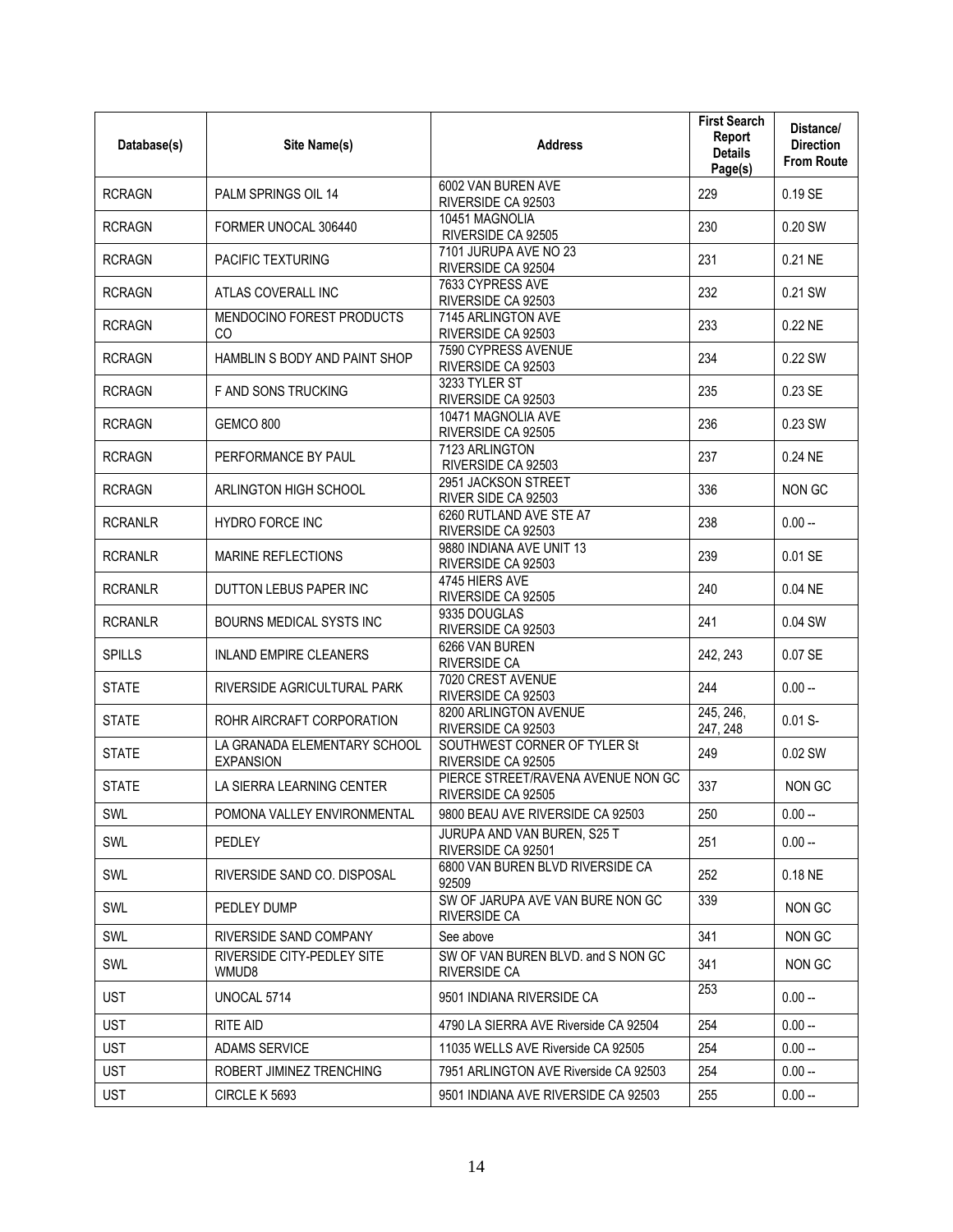| Database(s) | Site Name(s)                                          | <b>Address</b>                            | <b>First Search</b><br>Report<br><b>Details</b><br>Page(s) | Distance/<br><b>Direction</b><br><b>From Route</b> |
|-------------|-------------------------------------------------------|-------------------------------------------|------------------------------------------------------------|----------------------------------------------------|
| <b>UST</b>  | <b>GREASE MONKEY</b>                                  | 7437 ARLINGTON AVE RIVERSIDE CA 92503     | 255                                                        | $0.00 -$                                           |
| <b>UST</b>  | THRIFTY OIL 341                                       | 3399 VAN BUREN RIVERSIDE CA 92503         | 256                                                        | $0.00 -$                                           |
| <b>UST</b>  | ADAMS SERVICE INC                                     | 11035 WELLS RIVERSIDE CA 92505            | 257                                                        | $0.00 -$                                           |
| <b>UST</b>  | G and M OIL 29                                        | 8283 ARLINGTON RIVERSIDE CA 92503         | 258                                                        | $0.00 -$                                           |
| <b>UST</b>  | <b>B</b> and <b>B</b> GARAGE                          | 10302 WELLS RIVERSIDE CA 92505            | 259                                                        | $0.00 -$                                           |
| <b>UST</b>  | <b>SCHER TIRE 22</b>                                  | 3863 TYLER ST Riverside CA 92503          | 260                                                        | $0.00 -$                                           |
| <b>UST</b>  | <b>FOUNDATION TRENCHING SERVICE</b>                   | 7951 ARLINGTON RIVERSIDE CA 92503         | 260                                                        | $0.00 -$                                           |
| <b>UST</b>  | AUTO TRANS FACTORY                                    | 6200 RUTLAND AVE Riverside CA 92503       | 261                                                        | $0.00 -$                                           |
| <b>UST</b>  | USA GASOLINE 241/ USA<br>PETROLEUM COMPANY 241        | 3950 TYLER ST RIVERSIDE CA 92505          | 261, 262                                                   | $0.00 -$                                           |
| <b>UST</b>  | G and M OIL CO., INC. 29                              | 8283 ARLINGTON AVE RIVERSIDE CA 92503     | 263                                                        | $0.00 -$                                           |
| <b>UST</b>  | ARMY CORP OF ENGINEERS                                | 9601 CYPRESS AVE Riverside CA 92503       | 263                                                        | $0.00 -$                                           |
| <b>UST</b>  | STEVE TIM S ENTERPRISES                               | 9000 ARLINGTON AVE Riverside CA 92505     | 263, 264                                                   | $0.00 -$                                           |
| <b>UST</b>  | <b>TEXACO RIVERSIDE MARKETING</b><br>4/TEXACO STATION | 10981 HOLE<br>RIVERSIDE CA 92505          | 264, 265,<br>266                                           | $0.00 -$                                           |
| <b>UST</b>  | <b>ARCO 9711</b>                                      | 3399 VAN BUREN BLVD RIVERSIDE CA<br>92503 | 266                                                        | $0.00 -$                                           |
| <b>UST</b>  | <b>TYLER MALL</b>                                     | 3611 TYLER ST Riverside CA 92505          | 266, 267                                                   | $0.00 -$                                           |
| <b>UST</b>  | ECONO TIRE and AUTO CENTER                            | 7445 ARLINGTON AVE Riverside CA 92503     | 267                                                        | $0.00 -$                                           |
| <b>UST</b>  | ADELINO S AUTO CLINIC                                 | 10302 WELLS AVE Riverside CA 92503        | 267                                                        | $0.00 -$                                           |
| <b>UST</b>  | <b>HOOD PLUMBING INC</b>                              | 6203 CREST AVE Riverside CA 92503         | 268                                                        | $0.01 - E$                                         |
| <b>UST</b>  | <b>LEYDE STEEL</b>                                    | 6327 RUTLAND AVE Riverside CA 92503       | 268                                                        | $0.01 - E$                                         |
| <b>UST</b>  | <b>HOOD PLUMBING INC</b>                              | 6203 CREST RIVERSIDE CA                   | 269                                                        | $0.01 - E$                                         |
| <b>UST</b>  | <b>TRANS-CHEM INDUSTRIES</b>                          | 6225 RUTLAND RIVERSIDE CA 92503           | 270                                                        | $0.01 - E$                                         |
| <b>UST</b>  | <b>JIMMY S MOBIL</b>                                  | 10290 MAGNOLIA AVE RIVERSIDE CA 92503     | 271                                                        | 0.01 NE                                            |
| <b>UST</b>  | PRONTO MARKETING 307                                  | 3520 TYLER ST Riverside CA 92505          | 271                                                        | 0.01 NE                                            |
| <b>UST</b>  | <b>MOBIL 18-H59</b>                                   | 10290 MAGNOLIA RIVERSIDE CA 92503         | 272                                                        | 0.01 NE                                            |
| <b>UST</b>  | <b>RIVERSIDE CITY FIRE STATION 7</b>                  | 10191 CYPRESS AVE Riverside CA 92503      | 273                                                        | 0.01 NW                                            |
| <b>UST</b>  | <b>HOWARDS RENTALS</b>                                | 8730 ARLINGTON AVE Riverside CA 92503     | 274                                                        | $0.01 S -$                                         |
| <b>UST</b>  | CONTRACTORS SERVICE CO                                | 8856 ARLINGTON AVE Riverside CA 92503     | 274                                                        | $0.01 S -$                                         |
| <b>UST</b>  | TEXACO ARLINGTON AVENUE                               | 8970 ARLINGTON RIVERSIDE CA 92503         | 275                                                        | $0.01 S -$                                         |
| <b>UST</b>  | ARCO SMOG PRO                                         | See above                                 | 276                                                        | $0.01 S -$                                         |
| <b>UST</b>  | BF GOODRICH AEROSPACE                                 | 8200 ARLINGTON AVE RIVERSIDE CA 92503     | 276                                                        | $0.01 S -$                                         |
| <b>UST</b>  | ROHR INDUSTRIES INC                                   | See above                                 | 277                                                        | $0.01 S -$                                         |
| <b>UST</b>  | WOLVERINE FABRICATING INC                             | 9700 INDIANA AVE Riverside CA 92504       | 278                                                        | 0.01 SE                                            |
| <b>UST</b>  | M and J RENTALS                                       | 6005 TYLER ST Riverside CA 92503          | 278                                                        | 0.01 SE                                            |
| <b>UST</b>  | RIVERSIDE CITY FIRE STAT 8                            | 11076 HOLE RIVERSIDE CA 92505             | 279                                                        | 0.01 SW                                            |
| <b>UST</b>  | <b>TEXACO SERVICE STATION</b>                         | 10300 MAGNOLIA RIVERSIDE CA               | 280                                                        | 0.01 SW                                            |
| <b>UST</b>  | ACE LUBE N TUNE                                       | 10190 HOLE AVE Riverside CA 92503         | 281                                                        | 0.01 SW                                            |
| <b>UST</b>  | TEXACO RIVERSIDECO80780                               | 10300 MAGNOLIA AVE Riverside CA 92505     | 281                                                        | 0.01 SW                                            |
| UST         | RIVERSIDE CITY FIRE STATION 8                         | 11076 HOLE AVE Riverside CA 92505         | 281                                                        | 0.01 SW                                            |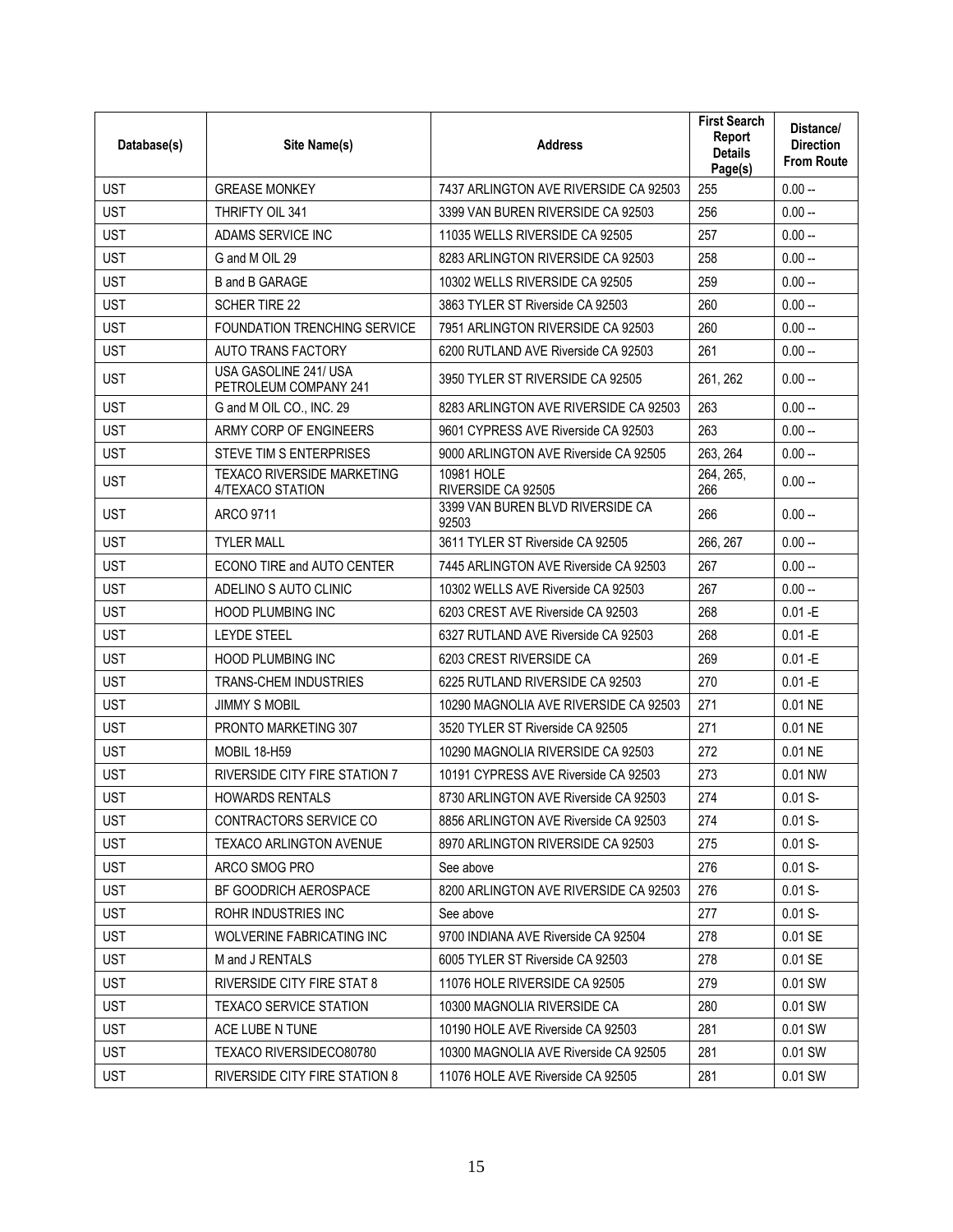| Database(s) | Site Name(s)                                                                          | <b>Address</b>                                  | <b>First Search</b><br>Report<br><b>Details</b><br>Page(s) | Distance/<br><b>Direction</b><br><b>From Route</b> |
|-------------|---------------------------------------------------------------------------------------|-------------------------------------------------|------------------------------------------------------------|----------------------------------------------------|
| <b>UST</b>  | MOBIL GARY S/5-POINT AUTO<br><b>SERVICE</b>                                           | 11096 HOLE RIVERSIDE CA 92505                   | 282, 283                                                   | 0.01 SW                                            |
| <b>UST</b>  | U S POST OFFICE-ARLINGTON STAT                                                        | 10275 HOLE AVE RIVERSIDE CA 92503               | 283, 284                                                   | 0.02 NE                                            |
| <b>UST</b>  | FIRESTONE STORE 2769                                                                  | 10091 MAGNOLIA RIVERSIDE CA 92503               | 284, 285                                                   | 0.02 NE                                            |
| <b>UST</b>  | <b>MOBIL /MOBIL STATION 18</b>                                                        | 7290 ARLINGTON RIVERSIDE CA 92506               | 285                                                        | $0.02$ SE                                          |
| <b>UST</b>  | <b>BROOKHURST MILL</b><br>RIVERSIDECO80120                                            | 3315 VAN BUREN BLVD Riverside CA 92503          | 286, 287                                                   | 0.02 SE                                            |
| <b>UST</b>  | RIVERSIDE COUNTY LUMBER                                                               | 3381 VAN BUREN BLVD Riverside CA 92503          | 288                                                        | 0.02 SE                                            |
| <b>UST</b>  | <b>JIFFY LUBE</b>                                                                     | 10190 HOLE RIVERSIDE CA 92503                   | 288                                                        | 0.03 NE                                            |
| <b>UST</b>  | WESTERN MGMT/OLD FIRE STN 8                                                           | 11126 PIERCE ST Riverside CA 92505              | 289                                                        | 0.03 SW                                            |
| <b>UST</b>  | ARMY CORP OF ENGINEERS                                                                | 5966 CHAPEL ST Riverside CA 92503               | 289                                                        | $0.04$ SE                                          |
| <b>UST</b>  | <b>QUALITY AIR SYSTEMS INC</b>                                                        | 9337 DOUGLAS DR RIVERSIDE CA 92503              | 289                                                        | $0.05$ SE                                          |
| <b>UST</b>  | <b>FLEETWOOD ENTERPRISES</b>                                                          | 3200 MYERS ST Riverside CA 92503                | 290                                                        | $0.05$ SE                                          |
| <b>UST</b>  | <b>MAACO AUTO PAINTING</b>                                                            | 5925 PAYTON AVE Riverside CA 92504              | 290                                                        | 0.06 NE                                            |
| <b>UST</b>  | WALL S HAULING SERVICE                                                                | 5826 ROBINSON AVE Riverside CA 92503            | 290                                                        | 0.06 SE                                            |
| <b>UST</b>  | <b>DOUGLASS ELECTIC</b>                                                               | 3340 CALL DR Riverside CA 92503                 | 291                                                        | 0.06 SE                                            |
| <b>UST</b>  | <b>MBE ELECTRIC</b>                                                                   | 9920 ARLINGTON AVE Riverside CA 92503           | 291                                                        | 0.07 NW                                            |
| <b>UST</b>  | <b>CITY OF RIVERSIDE</b>                                                              | VAN BUREN BLVD INDIANA AV Riverside CA<br>92503 | 291                                                        | 0.07 NW                                            |
| <b>UST</b>  | MYERS TIRE SALES and<br>SERVICE/MYERS TIRE CO                                         | 10350 MAGNOLIA RIVERSIDE CA 92501               | 292, 293                                                   | 0.07 SW                                            |
| <b>UST</b>  | <b>TEXACO VAN BUREN</b>                                                               | 3483 VAN BUREN RIVERSIDE CA                     | 293                                                        | 0.09 NW                                            |
| <b>UST</b>  | CHEVRON 94702                                                                         | 3476 VAN BUREN BLVD RIVERSIDE CA<br>92503       | 294                                                        | 0.09 NW                                            |
| <b>UST</b>  | <b>TEXACO STATION</b>                                                                 | 3483 VAN BUREN BLVD RIVERSIDE CA<br>92503       | 295                                                        | 0.09 NW                                            |
| <b>UST</b>  | E Z SERVE STATION 1001                                                                | 10020 ARLINGTON AVE Riverside CA 92504          | 295                                                        | $0.13$ NW                                          |
| <b>UST</b>  | ALVORD UNIFIED SCHOOL<br>DISTRICT/ LAIDLAW TRANSIT INC/<br>LAIDLAW TRANSIT/ALVORD USD | 10365 KELLER AVE RIVERSIDE CA 92505             | 295, 296,<br>297                                           | 0.14 SW                                            |
| <b>UST</b>  | PENSKE AUTO CENTER 3106                                                               | 7200 ARLINGTON AVE Riverside CA 92503           | 298                                                        | 0.15 SE                                            |
| <b>UST</b>  | DEALER S GARAGE                                                                       | 10060 ARLINGTON AVE Riverside CA 92503          | 298                                                        | 0.15 SW                                            |
| <b>UST</b>  | ARMY CORP OF ENGINEERS (C18)                                                          | 9196 TREY AVE Riverside CA 92503                | 298                                                        | 0.17 SE                                            |
| <b>UST</b>  | COUNTY GARAGE (RIVERSIDE)<br>TISID-                                                   | 4063 COUNTY DR RIVERSIDE CA 92513               | 299                                                        | 0.19 NE                                            |
| <b>UST</b>  | COUNTY OF RIVERSIDE FLEET<br><b>SERVICES</b>                                          | 4066 COUNTY CIRCLE DR RIVERSIDE CA<br>92503     | 300                                                        | 0.19 NE                                            |
| <b>UST</b>  | RIVERSIDE CITY WATER PLANT/<br>WATER QUALITY CONTROL PLANT                            | 5950 ACORN ST Riverside CA 92504                | 300, 301                                                   | 0.19 SE                                            |
| <b>UST</b>  | PALM SPRINGS OIL 14                                                                   | 6002 VAN BUREN BLVD RIVERSIDE CA<br>92503       | 302, 303                                                   | 0.20 SE                                            |
| <b>UST</b>  | FLEETWOOD HOUSING GROUP                                                               | 3051 MYERS ST Riverside CA 92503                | 302                                                        | 0.20 SE                                            |
| <b>UST</b>  | UNOCAL 6975                                                                           | 10451 MAGNOLIA AVE Riverside CA 92505           | 304                                                        | 0.20 SW                                            |
| <b>UST</b>  | COUNTY OF RIVERSIDE TLMA ROAD<br><b>DEPT</b>                                          | 6851 VAN BUREN BLVD RIVERSIDE CA<br>92509       | 305                                                        | 0.21 NE                                            |
| <b>UST</b>  | COUNTY ROAD DEPT - PEDLEY YD                                                          | See above                                       | 305                                                        | 0.21 NE                                            |
| <b>UST</b>  | RUBIDOUX AST2441                                                                      | See above                                       | 306                                                        | 0.21 NE                                            |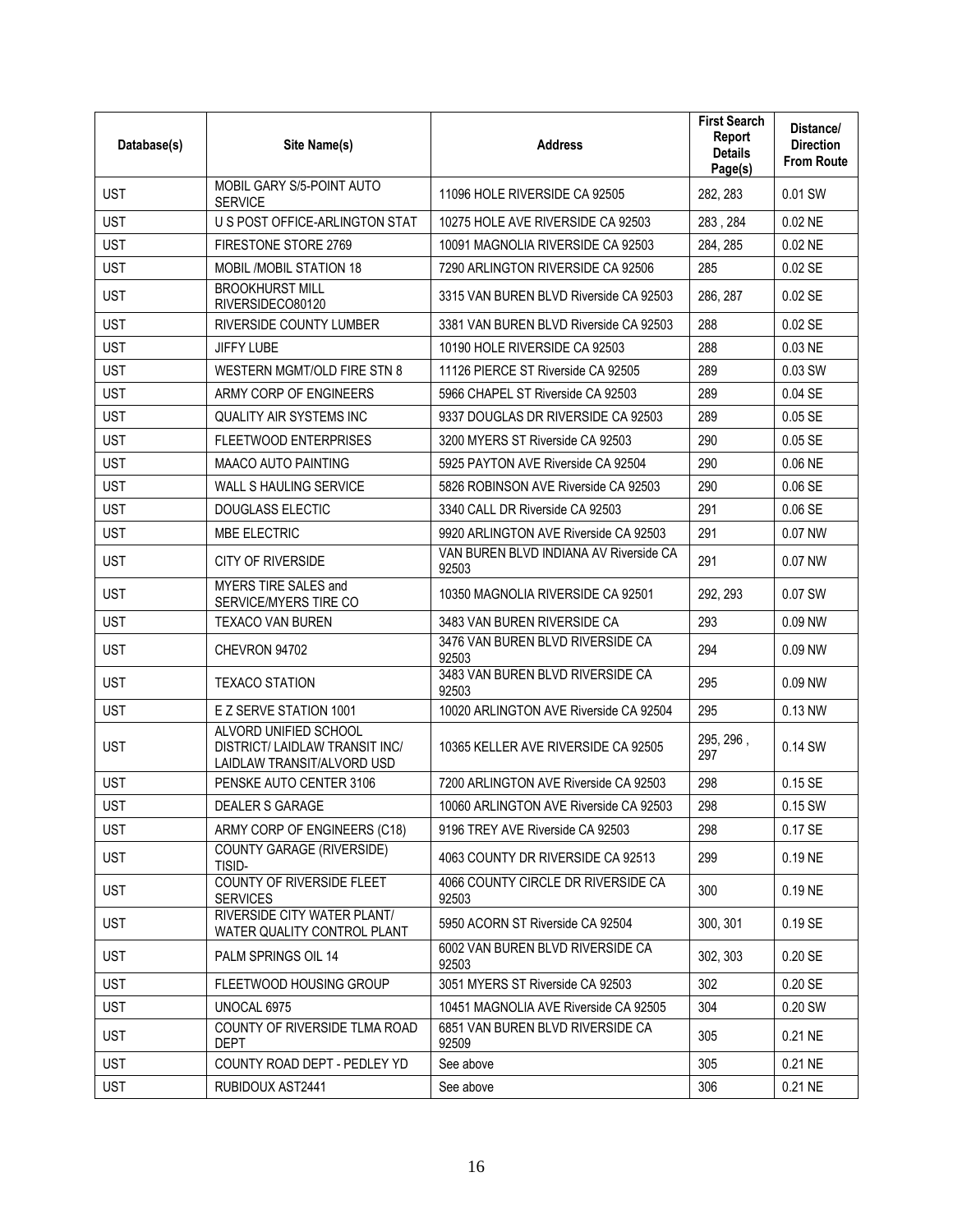| Database(s) | Site Name(s)                     | <b>Address</b>                        | <b>First Search</b><br>Report<br><b>Details</b><br>Page(s) | Distance/<br><b>Direction</b><br><b>From Route</b> |
|-------------|----------------------------------|---------------------------------------|------------------------------------------------------------|----------------------------------------------------|
| UST         | R and D MASONARY                 | 5960 ACORN ST Riverside CA 92504      | 306                                                        | 0.21 SE                                            |
| <b>UST</b>  | PERFORMANCE WHEEL OUTLET         | 7633 CYPRESS AVE Riverside CA 92503   | 306                                                        | 0.21 SW                                            |
| <b>UST</b>  | <b>MENDOCINO FOREST PRODUCTS</b> | 7145 ARLINGTON AVE Riverside CA 92503 | 307                                                        | $0.22$ NE                                          |
| <b>UST</b>  | ARMY CORP OF ENGINEERS (C1)      | 7620 CYPRESS AVE Riverside CA 92503   | 307                                                        | 0.22 SW                                            |
| <b>UST</b>  | <b>JOHNSONS JEEP</b>             | 7590 CYPRESS AVE Riverside CA 92503   | 308                                                        | 0.22 SW                                            |
| <b>UST</b>  | RIVERSIDE CITY FIRE STATION 2    | 9449 ANDREW ST Riverside CA 92503     | 308, 309                                                   | 0.23 NW                                            |
| <b>UST</b>  | ARMY CORP OF ENGINEERS           | 8567 JANET AVE Riverside CA 92503     | 310                                                        | 0.23 SE                                            |
| <b>UST</b>  | ARMY CORP OF ENGINEERS           | 7931 CYPRESS AVE Riverside CA 92503   | 310                                                        | 0.23 SW                                            |
| <b>UST</b>  | ARMY CORP OF ENGINEERS (C12)     | 8527 JANET AVE Riverside CA 92503     | 310                                                        | 0.24 SE                                            |
| <b>UST</b>  | ARMY CORP OF ENIGNEERS(B-18)     | 8041 CYPRESS AVE Riverside CA 92505   | 311                                                        | 0.24 SW                                            |
| <b>UST</b>  | ROBERTSON READY MIX INC          | 6830 VAN BUREN RIVERSIDE CA 92509     | 312                                                        | $0.25$ NE                                          |
| <b>UST</b>  | ARMY CORP OF ENGINEERS           | 8413 CYPRESS AVE Riverside CA 92503   | 312                                                        | 0.25 SW                                            |
| <b>VCP</b>  | RIVERSIDE AGRICULTURAL PARK      | 7020 CREST AVENUE RIVERSIDE CA 92503  | 313                                                        | $0.00 -$                                           |

### **Table 4. Sites Identified Near the 230kV Transmission Line Component of the Van Buren Offset Alternative Route<sup>1</sup>**

| Database(s)                  | Site Name(s)                                | <b>Address</b>                            | <b>First Search</b><br>Report<br><b>Details</b><br>Page(s) | Distance/<br><b>Direction</b><br><b>From Route</b> |
|------------------------------|---------------------------------------------|-------------------------------------------|------------------------------------------------------------|----------------------------------------------------|
| <b>PERMITS</b>               | <b>RA GUYETTE SR TRUCKING</b>               | 4835 BAIN MIRA LOMA CA 91752              |                                                            | $0.00 -$                                           |
| <b>PERMITS</b>               | THE CONTRACTORS RENTAL and<br><b>SUPPLY</b> | 8368 63RD ST RIVERSIDE CA 92509           | 2                                                          | $0.00 -$                                           |
| <b>OTHER</b>                 | ALCORN FENCE CO                             | 6445 PEDLEY RD RIVERSIDE CA 92509         | $\overline{2}$                                             | 0.01 NW                                            |
| <b>UST</b>                   | <b>ALCORN FENCE COMPANY</b>                 | 6445 OLD PEDLEY RIVERSIDE CA 92509        | 3                                                          | 0.01 NW                                            |
| <b>UST</b>                   | ALCORN FENCE CO                             | 6445 PEDLEY RD RIVERSIDE CA 92509         | 4                                                          | 0.01 NW                                            |
| <b>PERMITS</b>               | ALCORN FENCE COMPANY                        | 6445 PEDLEY ROAD RIVERSIDE CA 92509       | 4                                                          | 0.01 NW                                            |
| <b>PERMITS</b>               | RIVERSIDE MACHINE WORKS INC                 | 6301 BALDWIN AVENUE RIVERSIDE CA<br>92509 | 5                                                          | 0.01 SW                                            |
| <b>OTHER</b>                 | <b>RIVERSIDE MACHINE WORKS</b>              | 6301 BALDWIN AVE RIVERSIDE CA 92509       | 5                                                          | 0.01 SW                                            |
| <b>OTHER</b>                 | LUEVANO IRON WORKS                          | 6092 PEDLEY RD PEDLEY CA 92509            | 6                                                          | 0.01 NE                                            |
| <b>PERMITS</b>               | PACIFIC MOTOR TRUCKING                      | 9700 GALENA ST RIVERSIDE CA 92509         | 6                                                          | 0.02 SW                                            |
| <b>UST</b>                   | ALLEC MATERIALS and TRUCKING                | 9700 GALENA RIVERSIDE CA 92509            | 7                                                          | 0.02 SW                                            |
| <b>UST</b>                   | PACIFIC COAST VOLVO and GMC<br><b>TRUCK</b> | 9700 GALENA ST RIVERSIDE CA               | 8                                                          | 0.02 SW                                            |
| <b>UST</b>                   | RDO TRUCK CENTER CO.                        | 9700 GALENA ST RIVERSIDE CA 92509         | 8                                                          | 0.02 SW                                            |
| <b>RCRAGN</b>                | R D O TRUCK CENTER                          | 9700 GALENA ST RIVERSIDE CA 92509         | 9                                                          | 0.02 SW                                            |
| UST, OTHER,<br><b>RCRAGN</b> | ORCO BLOCK COMPANY, INC.                    | 4510 RUTILE ST RIVERSIDE CA 92509         | 10, 11, 12                                                 | $0.02$ NE                                          |

<sup>&</sup>lt;sup>1</sup> Data obtained and summarized in the Environmental FirstSearch Report for the Van Buren Offset Alternative also contains information for the Bain Street Alternative, which was initially considered and then subsequently eliminated from further consideration (see Chapter 6, Project Alternatives).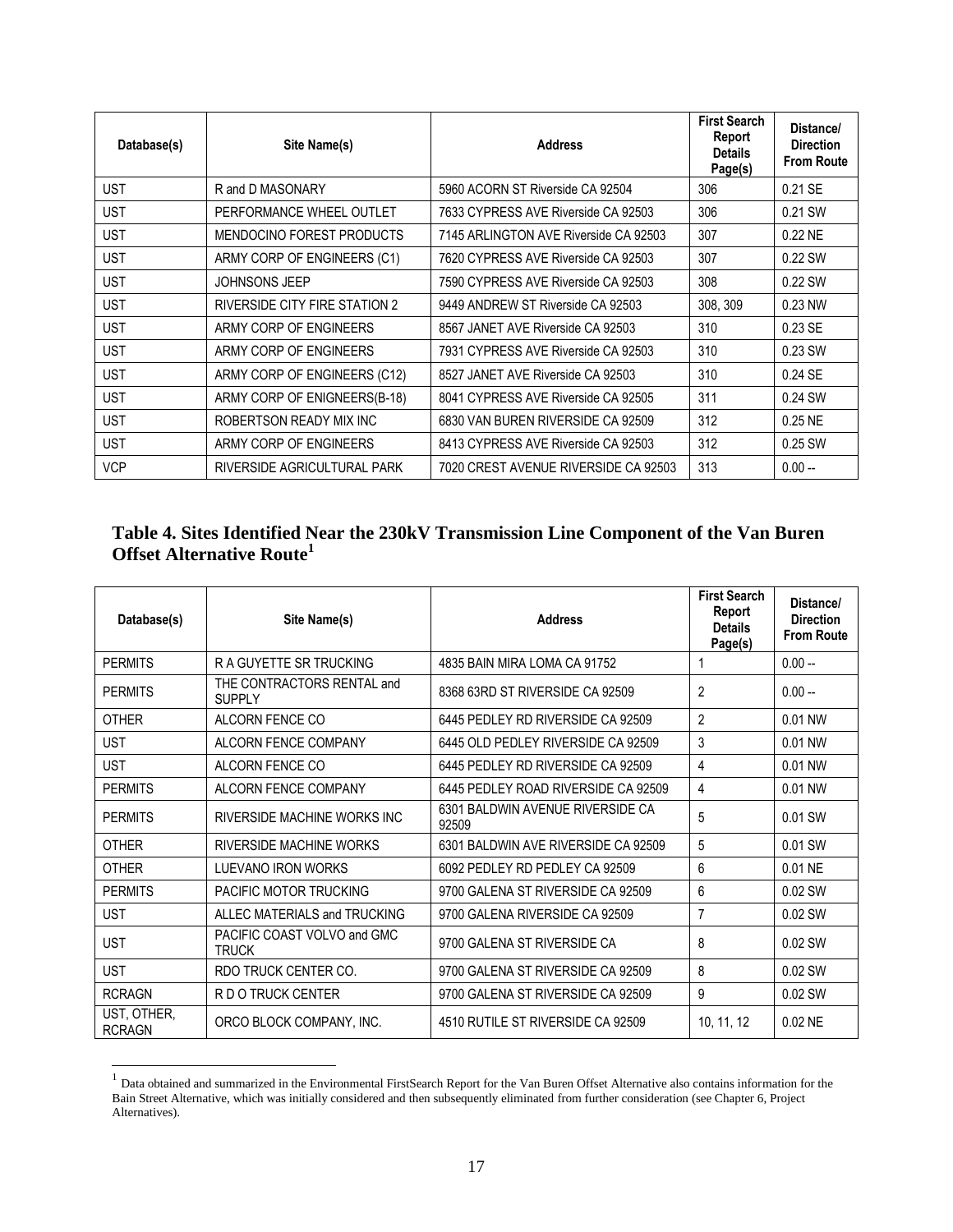| Database(s)    | Site Name(s)                                        | <b>Address</b>                                    | <b>First Search</b><br>Report<br><b>Details</b><br>Page(s) | Distance/<br><b>Direction</b><br><b>From Route</b> |
|----------------|-----------------------------------------------------|---------------------------------------------------|------------------------------------------------------------|----------------------------------------------------|
| <b>PERMITS</b> | ORCO BLOCK-PAVERPLANT                               | RUTILE ST INTER W/GALENA ST<br>RIVERSIDE CA 92509 | 13                                                         | 0.02 NE                                            |
| <b>PERMITS</b> | <b>RIVERSIDE COUNTY FIRE</b><br><b>DEPARTMENT S</b> | 10400 SAN SEVAINE WAY MIRA LOMA CA<br>91752       | 13                                                         | 0.02 SW                                            |
| <b>PERMITS</b> | DE ANZA CONTRACTORS INC                             | 8550 LIMONITE AVE RIVERSIDE CA 92509              | 14                                                         | 0.02 SW                                            |
| <b>PERMITS</b> | EL DORADO NATIONAL                                  | 9670 GALENA ST RIVERSIDE CA 92509                 | 15                                                         | 0.02 SW                                            |
| <b>PERMITS</b> | ULTIMATE PERFORMANCE                                | 8584 LIMONITE AVE RIVERSIDE CA 92509              | 16                                                         | 0.03 SW                                            |
| <b>UST</b>     | STATE FARM INSURANCE OFFICE                         | 8584 LIMONITE AVE Riverside CA 92509              | 16                                                         | 0.03 SW                                            |
| <b>OTHER</b>   | ULTIMATE PERFORMANCE AUTO                           | 8584 LIMONITE AVE RIVERSIDE CA 92509              | 17                                                         | 0.03 SW                                            |
| <b>PERMITS</b> | YOUR CORNER DENTIST                                 | 4955 FELSPAR ST STE K RIVERSIDE CA<br>92509       | 17                                                         | 0.03 NE                                            |
| <b>PERMITS</b> | WHEELER PAVING INC                                  | 8432 63RD AVE RIVERSIDE CA 92509                  | 18                                                         | 0.03 NW                                            |
| <b>PERMITS</b> | TUNSTILL PLASTERING INC                             | 8347 63RD AVE RIVERSIDE CA 92509                  | 19                                                         | 0.03 SE                                            |
| <b>UST</b>     | PEARL COSTA ESTATE<br>(RESIDENTIAL                  | 8603 LIMONITE AVE Riverside CA 92509              | 19                                                         | 0.04 SW                                            |
| <b>PERMITS</b> | <b>ICE REFRIGERATION SERVICE</b>                    | 4705 BROOKHOLLOW CIRCLE MIRA LOMA<br>CA 92509     | 20                                                         | 0.04 SE                                            |
| <b>OTHER</b>   | <b>HARTE HANKS/PENNYSAVER</b>                       | 3885 WABASH DR MIRA LOMA CA 91752                 | 20                                                         | 0.05 NE                                            |
| <b>RCRAGN</b>  | HARTE-HANKS CALIFORNIA CDM INC                      | 3885 WABASH MIRA LOMA CA 91752                    | 21                                                         | 0.05 NE                                            |
| <b>PERMITS</b> | FOOD EXPRESS INC                                    | 4720 BROOKHOLLOW CIRCLE RIVERSIDE<br>CA 92509     | 22                                                         | 0.05 SE                                            |
| <b>UST</b>     | <b>FOOD EXPRESS</b>                                 | 4720 BROOKHOLLOW CIR RIVERSIDE CA<br>92509        | 23                                                         | 0.05 SE                                            |
| <b>OTHER</b>   | <b>FOOD EXPRESS</b>                                 | 4720 BROOKHOLLOW CIR RIVERSIDE CA<br>92509        | 23                                                         | 0.05 SE                                            |
| <b>PERMITS</b> | G and M OIL CO 121                                  | 9267 JURUPA RD RIVERSIDE CA 92509                 | 24                                                         | 0.05 SW                                            |
| <b>UST</b>     | SHELL MIRA LOMA                                     | 9267 JURUPA RIVERSIDE CA 92509                    | 25                                                         | 0.05 SW                                            |
| LUST           | AMX RIVERSIDE / G and M OIL                         | 9267 JURUPA RD RIVERSIDE CA 92509                 | 26                                                         | 0.05 SW                                            |
| <b>UST</b>     | AMX RIVERSIDE, FFG                                  | 9267 JURUPA RD Riverside CA 92509                 | 27                                                         | 0.05 SW                                            |
| <b>OTHER</b>   | G and M OIL CO, INC                                 | 9267 JURUPA RD RIVERSIDE CA 92509                 | 27                                                         | 0.05 SW                                            |
| SWL            | RIVERSIDE SAND CO. DISPOSAL                         | 6800 VAN BUREN BLVD RIVERSIDE CA<br>92509         | 28                                                         | 0.05 SE                                            |
| <b>OTHER</b>   | <b>RUSKIN</b>                                       | 3847 WABASH DR MIRA LOMA CA 91752                 | 29                                                         | 0.05 NE                                            |
| <b>PERMITS</b> | <b>CME BUILDERS</b>                                 | 8413 63RD ST RIVERSIDE CA 92509                   | 29                                                         | $0.05$ SW                                          |
| <b>PERMITS</b> | FIRESTONE COMPLETE AUTO CARE                        | 8360 LIMONITE AVE RIVERSIDE CA 92509              | 30                                                         | 0.05 NE                                            |
| <b>UST</b>     | ARCO KOKO S                                         | 9300 JURUPA RIVERSIDE CA 92509                    | 30                                                         | 0.05 SW                                            |
| <b>LUST</b>    | KOKO S ARCO (FORMER)                                | 9300 JURUPA RD RIVERSIDE CA 92509                 | 31                                                         | 0.05 SW                                            |
| <b>UST</b>     | ARCO KOKO                                           | 9300 JURUPA RD RIVERSIDE CA 92509                 | 32                                                         | 0.05 SW                                            |
| <b>OTHER</b>   | <b>QUALITY BOAT REPAIR</b>                          | 10055 BELLEGRAVE AVE MIRA LOMA CA<br>91752        | 32                                                         | 0.05 SW                                            |
| <b>PERMITS</b> | HIGH DESERT OIL CO 596                              | 8677 LIMONITE AVE PEDLEY CA 92509                 | 33                                                         | 0.06 SW                                            |
| <b>OTHER</b>   | HIGH DESERT OIL CO INC 596                          | 8677 LIMONITE AVE RIVERSIDE CA 92509              | 34                                                         | 0.06 SW                                            |
| <b>UST</b>     | ARCO AM/PM HIGH DESERT OIL CO                       | 8677 LIMONITE PEDLEY CA 92509                     | 34                                                         | 0.06 SW                                            |
| <b>UST</b>     | ARCO AM/PM 596                                      | 8677 LIMONITE AVE RIVERSIDE CA 92509              | 35                                                         | 0.06 SW                                            |
| <b>LUST</b>    | <b>MARSHMAN S SERVICE</b>                           | 8665 LIMONITE AVE RIVERSIDE CA 92509              | 36                                                         | 0.06 SW                                            |
| <b>UST</b>     | <b>MARSHMAN S SERVICE</b>                           | 8665 LIMONITE AVE Riverside CA 92509              | 37                                                         | 0.06 SW                                            |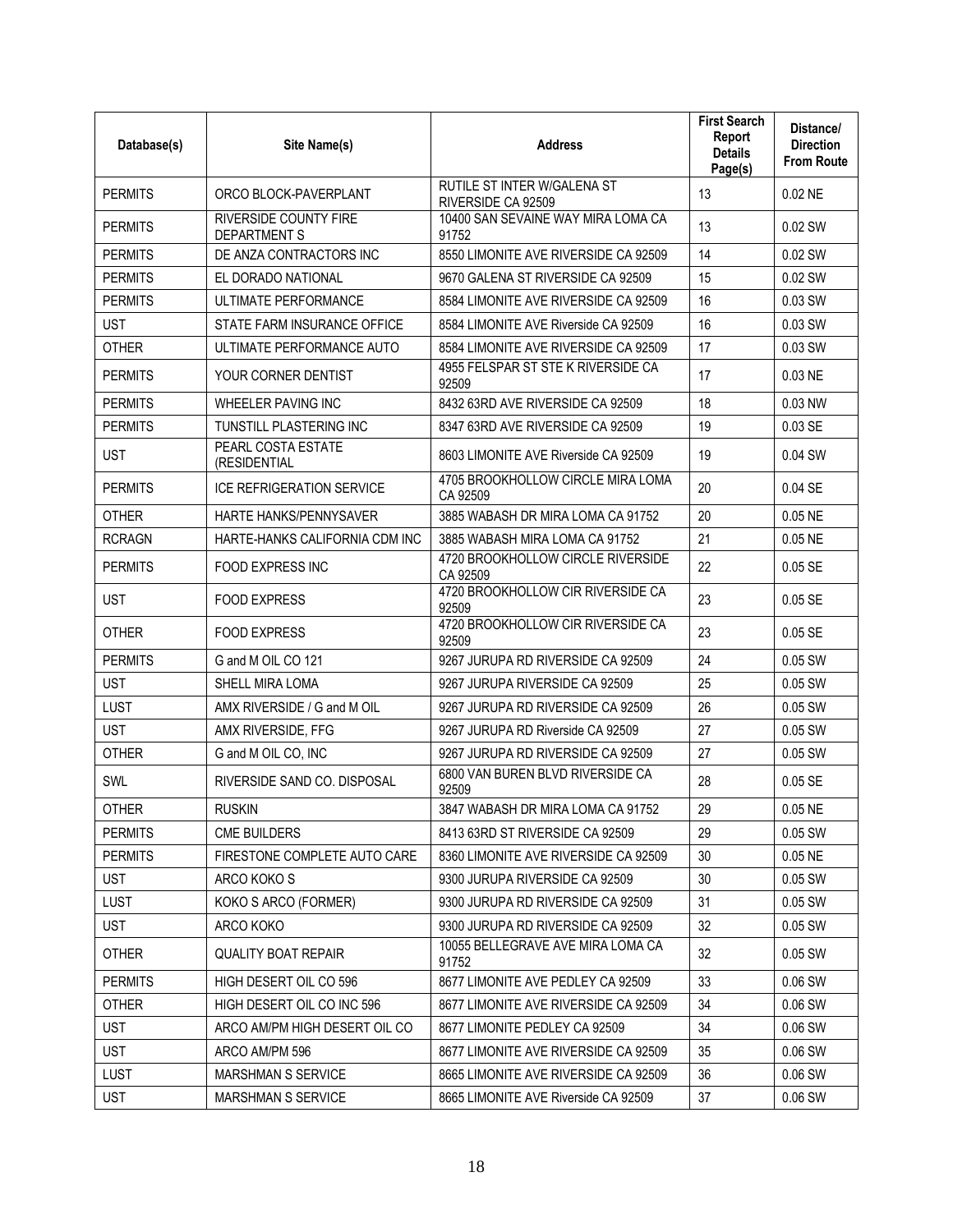| Database(s)    | Site Name(s)                                | <b>Address</b>                                | <b>First Search</b><br>Report<br><b>Details</b><br>Page(s) | Distance/<br><b>Direction</b><br><b>From Route</b> |
|----------------|---------------------------------------------|-----------------------------------------------|------------------------------------------------------------|----------------------------------------------------|
| <b>UST</b>     | <b>MARSHMAN S SERVICE</b>                   | 8665 LIMONITE RIVERSIDE CA 92509              | 37                                                         | 0.06 SW                                            |
| <b>PERMITS</b> | <b>BRAKES PLUS</b>                          | 8665 LIMONITE AVE RIVERSIDE CA 92509          | 38                                                         | 0.06 SW                                            |
| <b>PERMITS</b> | MIRA LOMA ARCO AM/PM                        | 10015 BELLEGRAVE AVE RIVERSIDE CA<br>92509    | 39                                                         | 0.06 SW                                            |
| <b>RCRAGN</b>  | MIRA LOMA ARCO                              | 10015 BELLGRAVE AVE RIVERSIDE CA<br>92509     | 40                                                         | 0.06 SW                                            |
| <b>OTHER</b>   | ARCO/CHURCHES CHICKEN                       | 10015 BELLEGRAVE AVE RIVERSIDE CA<br>92509    | 41                                                         | 0.06 SW                                            |
| <b>UST</b>     | ARCO/CHURCHES CHICKEN                       | 10015 BELLEGRAVE AVE MIRA LOMA CA<br>91752    | 41                                                         | 0.06 SW                                            |
| <b>PERMITS</b> | DALCAR AUTO REPAIR<br>CAL000307881/ACTIVE   | 8766 LIMONITE CT RIVERSIDE CA 92509           | 45                                                         | 0.07 SW                                            |
| <b>PERMITS</b> | ALL CAR AUTO REPAIR                         | 8766 LIMONITE CT RIVERSIDE CA 92509           | 45                                                         | 0.07 SW                                            |
| <b>ERNS</b>    | UNKNOWN 266097                              | VAN BUREN AND LIMONITE UNKNOWN CA<br>92509    | 46                                                         | 0.07 SW                                            |
| <b>OTHER</b>   | <b>ALBERTSON</b>                            | 8310 LIMONITE AVE PEDLEY CA 92509             | 48                                                         | 0.07 NE                                            |
| <b>PERMITS</b> | ALBERTSONS 6576                             | 8310 LIMONITE AVE RIVERSIDE CA 92509          | 48                                                         | 0.07 NE                                            |
| <b>OTHER</b>   | COMPLETE FOOD SERVICE, INC.                 | 3815 WABASH DR MIRA LOMA CA 91752             | 53                                                         | 0.07 NE                                            |
| <b>PERMITS</b> | COMPLETE FOOD SERVICE INC                   | 3815 WABASH MIRA LOMA CA 91752                | 54                                                         | 0.07 NE                                            |
| <b>PERMITS</b> | KRAGEN AUTO PARTS 769                       | 8702 LIMONITE CT RIVERSIDE CA 92509           | 55                                                         | 0.07 SW                                            |
| <b>PERMITS</b> | CAL PIN CORP                                | 4911 FELSPAR ST STE 112 RIVERSIDE CA<br>92509 | 56                                                         | 0.08 NE                                            |
| <b>PERMITS</b> | <b>RK LIFT REPAIR INC</b>                   | 4911 FELSPAR ST STE 103 RIVERSIDE CA<br>92509 | 57                                                         | 0.08 NE                                            |
| <b>OTHER</b>   | <b>CALPIN CORP</b>                          | 4911 FELSPAR ST RIVERSIDE CA 92509            | 57                                                         | 0.08 NE                                            |
| <b>ERNS</b>    | 547849/FIXED FACILITY                       | 6303 EUCALYPLUS RIVERSIDE CA 92509            | 58                                                         | 0.08 SW                                            |
| <b>LUST</b>    | <b>DESERT PETROLEUM</b>                     | 8799 LIMONITE AVE PEDLEY CA 92509             | 59                                                         | 0.08 SW                                            |
| <b>UST</b>     | DESERT PETROLEUM INC                        | 8799 LIMONITE PEDLEY CA 92509                 | 60                                                         | 0.08 SW                                            |
| <b>PERMITS</b> | AM ORTEG CONSTRUCTION                       | 6261 PEDLEY RD PEDLEY CA 92509                | 61                                                         | 0.08 SE                                            |
| <b>UST</b>     | <b>KRETSCHMAR and SMITH INC</b>             | 6293 PEDLEY RD Riverside CA 92509             | 61                                                         | 0.09 SE                                            |
| <b>OTHER</b>   | <b>KRETSCHMAR and SMITH INC</b>             | 6293 PEDLEY RD RIVERSIDE CA 92509             | 62                                                         | 0.09 SE                                            |
| <b>PERMITS</b> | <b>KRETSCHMAR and SMITH INC</b>             | 6293 PEDLEY RD RIVERSIDE CA 92509             | 62                                                         | 0.09 SE                                            |
| <b>UST</b>     | <b>MEEKINS RENTAL</b>                       | 6293 PEDLEY RIVERSIDE CA 92509                | 63                                                         | 0.09 SE                                            |
| <b>RCRAGN</b>  | ADVANCE BUSINESS FORMS INC                  | 3810 WABASH RD MIRA LOMA CA 91752             | 64                                                         | 0.09 NE                                            |
| <b>OTHER</b>   | ADVANCE BUSINESS FORMS                      | 3810 WABASH DR MIRA LOMA CA 91752             | 65                                                         | 0.09 NE                                            |
| <b>OTHER</b>   | <b>FRANCO TRUCKING</b>                      | 9365 JURUPA RD PEDLEY CA 92509                | 65                                                         | 0.09 SW                                            |
| <b>PERMITS</b> | VANDERHORST TRUCKING INC                    | 9950 UNION AVE RIVERSIDE CA 92509             | 66                                                         | 0.09 NE                                            |
| <b>PERMITS</b> | <b>EXTREME FABRICATION</b>                  | 9251 ORCO PKWY UNIT I RIVERSIDE CA<br>92509   | 66                                                         | 0.11 NE                                            |
| <b>RCRAGN</b>  | <b>VERIZON LOGISTICS, DIVISION OF</b>       | 4880 FELDSPAR ST RIVERSIDE CA 92509           | 67                                                         | 0.12 NE                                            |
| <b>OTHER</b>   | WEST END TOWING                             | 9649 BELLGRAVE AVE GLEN AVON CA<br>92509      | 68                                                         | 0.12 NE                                            |
| <b>PERMITS</b> | ALL COMMERCIAL TOWING SERVICE<br><b>LLC</b> | 9649 BELLEGRAVE AVE RIVERSIDE CA<br>92509     | 68                                                         | 0.12 NE                                            |
| <b>PERMITS</b> | <b>DIVERSIFIED TRUCK CENTER</b>             | 3777 DE FOREST CIR MIRA LOMA CA 91752         | 69                                                         | 0.12 SW                                            |
| <b>OTHER</b>   | MULTISOURCE PRP, INC                        | 3836 WACKER DR MIRA LOMA CA 91752             | 70                                                         | 0.13 SW                                            |
| <b>UST</b>     | CIRCLE K 339                                | 8899 LIMONITE AVE RIVERSIDE CA 92509          | 70                                                         | 0.13 SW                                            |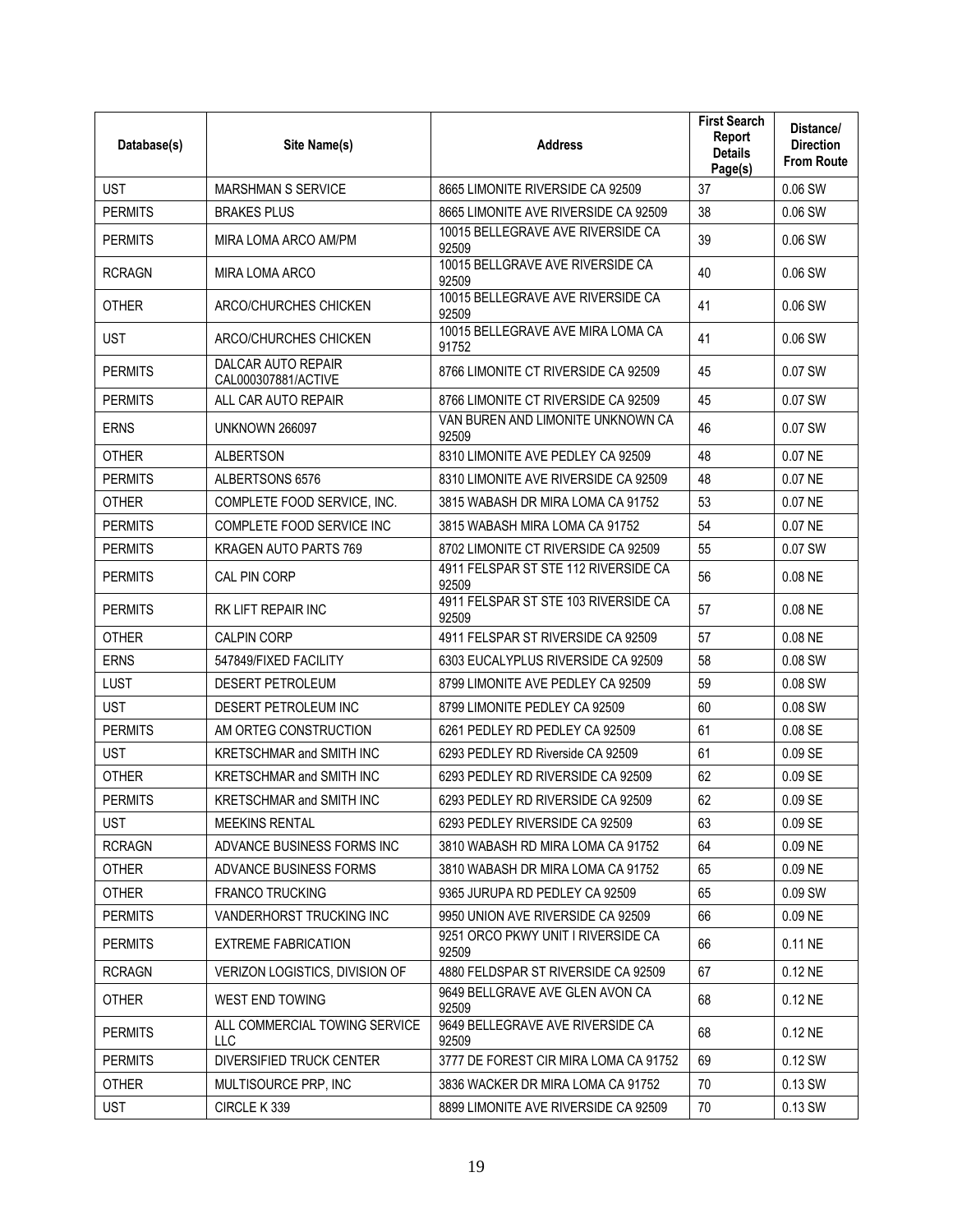| Database(s)   | Site Name(s)                                        | <b>Address</b>                                            | <b>First Search</b><br>Report<br><b>Details</b><br>Page(s) | Distance/<br><b>Direction</b><br><b>From Route</b> |
|---------------|-----------------------------------------------------|-----------------------------------------------------------|------------------------------------------------------------|----------------------------------------------------|
| <b>UST</b>    | CIRCLE K339                                         | 8899 LIMONITE AVE RIVERSIDE CA 92509                      | 71                                                         | 0.13 SW                                            |
| <b>UST</b>    | CIRCLE K339                                         | 8899 LIMONITE PEDLEY CA 92509                             | 71                                                         | 0.13 SW                                            |
| <b>LUST</b>   | CIRCLE K 0339                                       | 8899 LIMONITE AVE PEDLEY CA 92509                         | 72                                                         | 0.13 SW                                            |
| <b>OTHER</b>  | TRI-CITIES INDUSTRIAL MEDICAL,<br><b>INC</b>        | 10427 SAN SEVAINE WY MIRA LOMA CA<br>91752                | 73                                                         | 0.13 SW                                            |
| <b>OTHER</b>  | <b>BLUE STAR METALS</b>                             | 3840 WACKER DR MIRA LOMA CA 91752                         | 73                                                         | 0.13 SW                                            |
| <b>OTHER</b>  | DIRECT HOME DELIVERY SERVICE,<br>INC.               | 9287 ORCO PKWY 0.13 NE RIVERSIDE CA<br>92509              | 74                                                         | 0.13 NE                                            |
| SWL           | <b>GARY YOUELL</b>                                  | 4301 CAMPBELL 0.14 NE RIVERSIDE CA<br>92509               | 74                                                         | 0.14 NE                                            |
| <b>RCRAGN</b> | <b>BIKERS DREAM</b>                                 | 3810 WACKER DR 0.15 SW MIRA LOMA CA<br>91752              | 75                                                         | $0.15$ SW                                          |
| <b>ERNS</b>   | UNKNOWN 273502/FIXED FACILITY                       | VAN BUREN AND CLAY HOUSEHOL 0.15 SE<br>RIVERSIDE CA 92509 | 76                                                         | 0.15SE                                             |
| <b>RCRAGN</b> | TAB TRANSPORTATION                                  | 3832 WACKER DR MIRA LOMA CA 91752                         | 78                                                         | 0.16 SW                                            |
| <b>OTHER</b>  | <b>ZEAKS CUSTOMS</b>                                | 3832 WACKER DR MIRA LOMA CA 91752                         | 79                                                         | 0.16 SW                                            |
| <b>UST</b>    | <b>BOB HAMILTON TRUCKING</b>                        | 9651 BELLEGRAVE RIVERSIDE CA 92509                        | 79                                                         | 0.16 NE                                            |
| <b>UST</b>    | ROBERT J HAMILTON, INC.                             | 9651 BELLEGRAVE AVE Riverside CA 92509                    | 80                                                         | 0.16 NE                                            |
| <b>RCRAGN</b> | RIVERSIDE CO ROAD DEPT                              | 6851 VAN BUREN BLVD PEDLEY/ RIVERS<br>CA 92509            | 80                                                         | 0.17 SE                                            |
| <b>RCRAGN</b> | OCEANA WEST SERVICES LLC                            | 8920 LIMONITE AVENUE RIVERSIDE CA<br>92509                | 82                                                         | 0.17 SW                                            |
| <b>OTHER</b>  | <b>ERWIN PLASTICS CUSTOM</b><br><b>INJECTION MO</b> | 4776 FELSPAR RIVERSIDE CA 92509                           | 82                                                         | 0.17 NE                                            |
| <b>OTHER</b>  | <b>PLAZA CLEANERS</b>                               | 8304 LIMONITE AVE RIVERSIDE CA 92501                      | 82                                                         | 0.17 NE                                            |
| <b>OTHER</b>  | MITCHELL RUBBER PRODUCTS                            | 10220 SAN SEVAINE WY MIRA LOMA CA<br>91752                | 83                                                         | 0.20 NE                                            |
| <b>UST</b>    | ROBERTSON READY MIX INC                             | 6830 VAN BUREN RIVERSIDE CA 92509                         | 83                                                         | 0.21 SE                                            |
| <b>UST</b>    | ROBERTSON S READY MIX                               | 6830 VAN BUREN BLVD Riverside CA 92509                    | 84                                                         | 0.21 SE                                            |
| <b>RCRAGN</b> | RIVERSIDE MEDICAL CLINIC P S L L<br>C               | 6250 CLAY ST RIVERSIDE CA 92509                           | 84                                                         | 0.22 SE                                            |
| <b>RCRAGN</b> | ELIMINATOR CUSTOM BOATS                             | 10795 SAN SEVAINE MIRA LOMA CA 91752                      | 85                                                         | 0.23 SW                                            |
| <b>RCRAGN</b> | RALPHS GROCERY CO R P C                             | 10225 SAN SEVAINE WAY STE A MIRA<br>LOMA CA 91752         | 86                                                         | 0.24 NE                                            |
| <b>STATE</b>  | INTERMEDIATE SCHOOL NO. 4                           | HUDSON STREET/LIMONITE AVEN MIRA<br>LOMA CA 92509         | 87                                                         | 0.24 SW                                            |
| <b>OTHER</b>  | <b>HERITAGE CONTAINER</b>                           | 4777 FELSPAR ST MIRA LOMA CA 91752                        | 89                                                         | 0.25 NE                                            |
| <b>UST</b>    | DEL PISO BRICK and TILE CORP                        | 4777 FELSPAR 0.25 NE RIVERSIDE CA<br>92509                | 90                                                         | 0.25 NE                                            |
| <b>OTHER</b>  | <b>HIGHLAND PLASTICS</b>                            | 3650 DULLES DR MIRA LOMA CA 91752                         | 91                                                         | 0.25 NW                                            |
| <b>OTHER</b>  | TA RIVARD, INC.                                     | 5494 PEDLEY RD RIVERSIDE CA 92509                         | 91                                                         | 0.25 NE                                            |
| OTHER         | SOUTHWEST MATERIAL HANDLING.                        | 3725 NOBEL CT MIRA LOMA CA 91752                          | 92                                                         | NON GC                                             |
| <b>RCRAGN</b> | SOUTHWEST MATERIAL HANDLING                         | 3725 NOBEL CT MIRA LOMA CA 91752                          | 93                                                         | NON GC                                             |
| <b>ERNS</b>   | NRC-853858/FIXED                                    | 52 VAN BUREN BLVD RIVERSIDE CA                            | 94                                                         | NON GC                                             |
| <b>UST</b>    | SOUTHWEST PAINTING                                  | 625 BALDWIN AVE RIVERSIDE CA 92509                        | 97                                                         | NON GC                                             |
| SWL           | RIVERSIDE SAND COMPANY<br><b>DISPOSAL</b>           | 6800 BLOCK OF VAN BUREN RIVERSIDE CA<br>92509             | 98                                                         | NON GC                                             |
| SWL           | RIVERSIDE SAND COMPANY                              | 6800 BLOCK OF VAN BUREN BLV<br>RIVERSIDE CA               | 100                                                        | NON GC                                             |